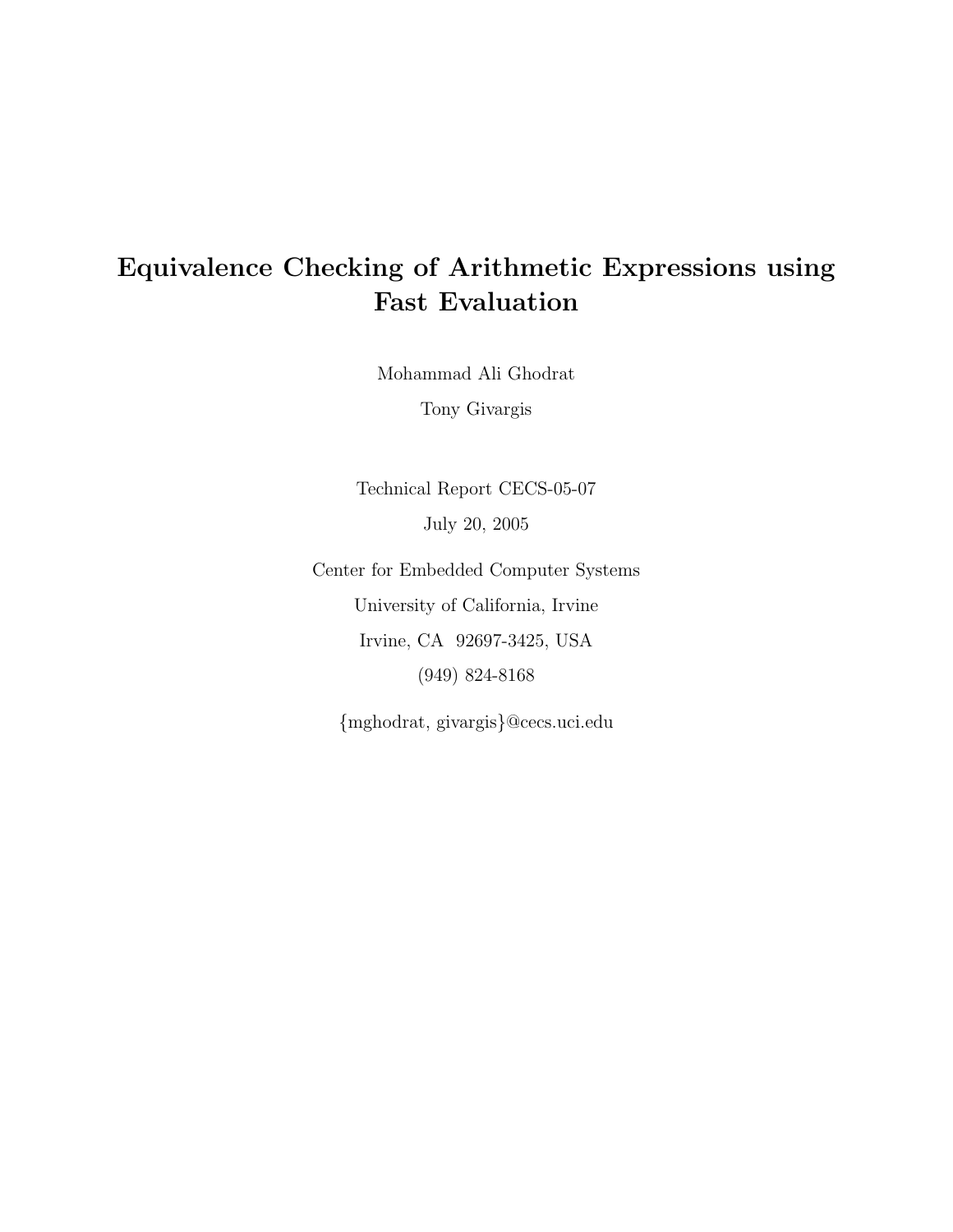# Equivalence Checking of Arithmetic Expressions using Fast Evaluation

Mohammad Ali Ghodrat Tony Givargis

Technical Report CECS-05-07 July 20, 2005

Center for Embedded Computer Systems University of California, Irvine Irvine, CA 92697-3425, USA (949) 824-8168

{mghodrat, givargis}@cecs.uci.edu

#### Abstract

Arithmetic expressions are the fundamental building blocks of hardware and software systems. An important problem in computational theory is to decide if two arithmetic expressions are equivalent. However, the general problem of equivalence checking, in digital computers, belongs to the NP Hard class of problems. Moreover, existing general techniques for solving this decision problem are applicable to very simple expressions and impractical when applied to more complex expressions found in programs written in high-level languages. In this paper we propose a method for solving the arithmetic expression equivalence problem using partial evaluation. In particular, our technique is specifically designed to solve the problem of equivalence checking of arithmetic expressions obtained from high-level language descriptions of hardware/software systems, which consists of regular arithmetic operators  $(+, -, \times)$  and logical operators (and, or, not). In our method, we use interval analysis to substantially prune the domain space of arithmetic expressions and limit the evaluation effort to a sufficiently limited set of subspaces. Our results show that the proposed method is fast enough to be of use in practice.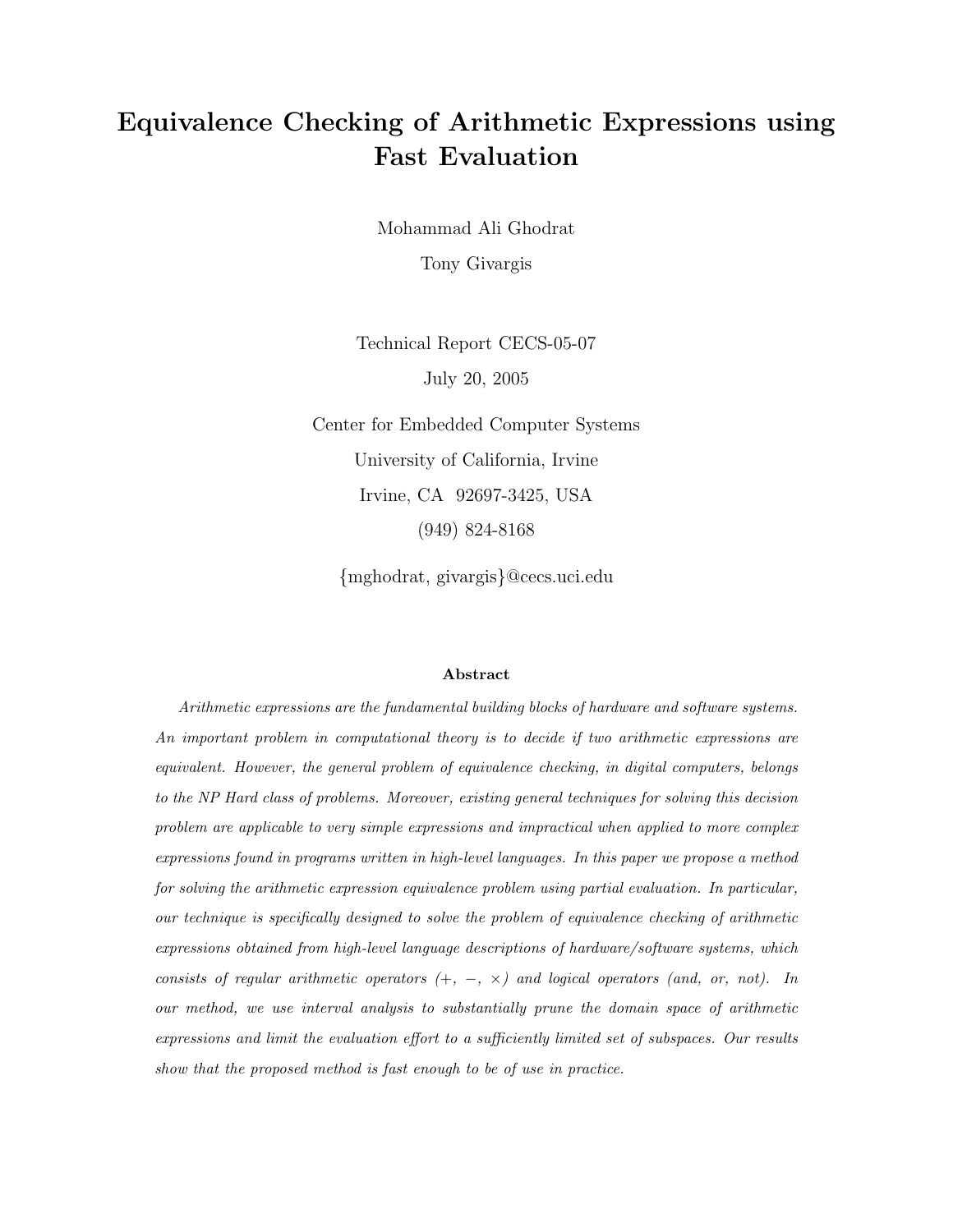# Contents

| $\mathbf{1}$ |                    | Introduction and motivation                     | $\overline{2}$          |  |
|--------------|--------------------|-------------------------------------------------|-------------------------|--|
| $\mathbf 2$  |                    | Previous works                                  | $\overline{\mathbf{4}}$ |  |
| 3            |                    | <b>Problem Definition</b>                       | 6                       |  |
| 4            |                    | Domain Space Partitioning for Simple Condition  | 9                       |  |
|              | 4.1                |                                                 | -9                      |  |
|              | 4.2                |                                                 | 12                      |  |
|              | 4.3                |                                                 |                         |  |
|              | 4.4                |                                                 | 15                      |  |
| 5            |                    | Domain Space Partitioning for Complex Condition | 16                      |  |
|              | 5.1                |                                                 | 17                      |  |
|              | 5.2                |                                                 |                         |  |
|              | 5.3                |                                                 |                         |  |
| 6            | <b>Experiments</b> |                                                 |                         |  |
|              | 6.1                |                                                 | 22                      |  |
|              | 6.2                |                                                 | 23                      |  |
| 7            |                    | Conclusion                                      | 25                      |  |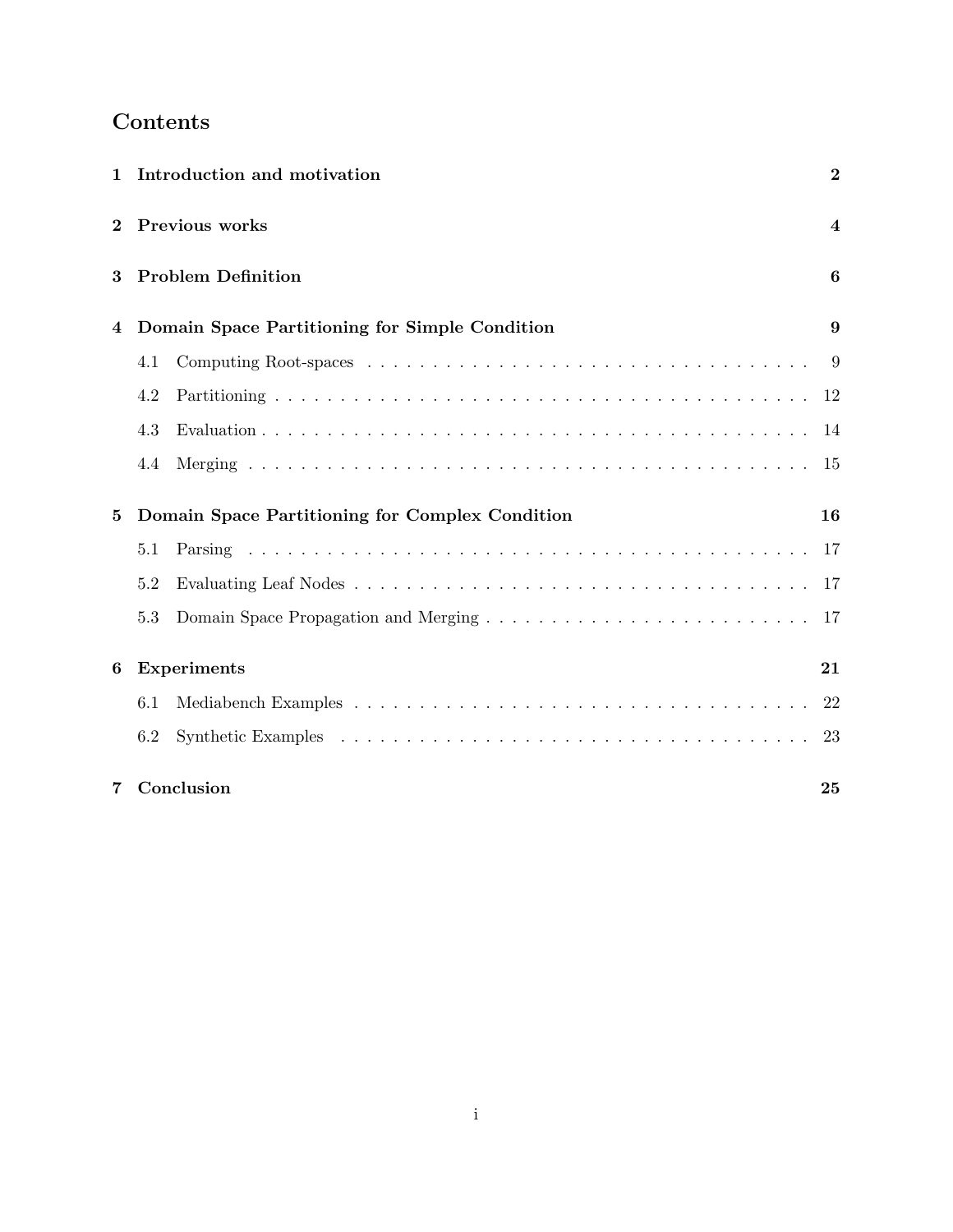# List of Figures

| 1               | A simple example that shows pattern matching does not work always $\dots \dots$                             | $\overline{4}$ |
|-----------------|-------------------------------------------------------------------------------------------------------------|----------------|
| $\overline{2}$  |                                                                                                             | $\overline{7}$ |
| 3               | Space Partitioning Strategy $\dots \dots \dots \dots \dots \dots \dots \dots \dots \dots \dots \dots \dots$ | 9              |
| $\overline{4}$  |                                                                                                             | 13             |
| $\overline{5}$  |                                                                                                             | 14             |
| $6\phantom{.}6$ |                                                                                                             | 15             |
| 7               |                                                                                                             | 16             |
| 8               | Solution Strategy for Domain Space Partitioning for Complex Condition                                       | 17             |
| 9               | The DAG Representation $\ldots \ldots \ldots \ldots \ldots \ldots \ldots \ldots \ldots \ldots \ldots$       | 18             |
| 10              |                                                                                                             | 19             |
| 11              |                                                                                                             | 21             |
| 12              |                                                                                                             | 21             |
| 13              |                                                                                                             | $22\,$         |
| 14              | Partitioned Domain Space Representation Using R-tree                                                        | 22             |
| 15              | Merging and Propagation of Spaces for Figure 10: (a)- Initial State (b)- After Ap-                          |                |
|                 | plying ! Operator (c)- After Merging Using && (d)- After Merging Using $   \dots$                           | 28             |
| 16              |                                                                                                             | 30             |
| 17              |                                                                                                             | 30             |
| 18              | Time vs. Number of Spaces – $\# \text{Var} = 3$ , $\# \text{Rel Op}=2$ , $\# \text{Logic Op}=1$             | 30             |
| 19              | Time vs. Number of Spaces – $\# \text{Var} = 3$ , $\# \text{Rel Op}=3$ , $\# \text{Logic Op}=2$             | 30             |
| 20              | Time vs. Number of Spaces – $\# \text{Var} = 4$ , $\# \text{Rel Op}=2$ , $\# \text{Logic Op}=1$             | 30             |
| 21              | Time vs. Number of Spaces – $\# \text{Var} = 4$ , $\# \text{Rel Op}=3$ , $\# \text{Logic Op}=2$             | 30             |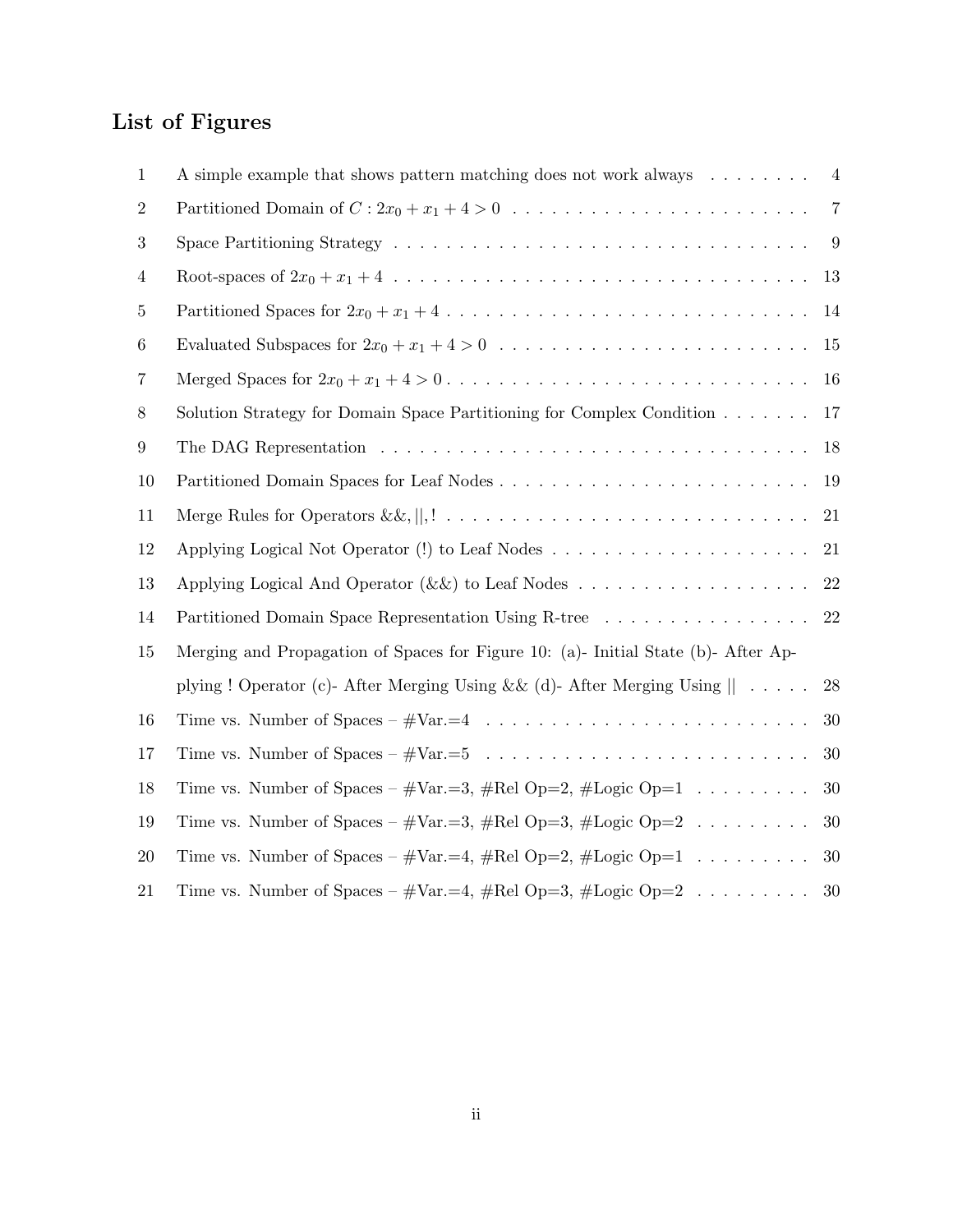# Equivalence Checking of Arithmetic Expressions using Fast Evaluation

Mohammad Ali Ghodrat, Tony Givargis

Center for Embedded Computer Systems University of California, Irvine Irvine, CA 92697-3425, USA {mghodrat,givargis}@cecs.uci.edu http://www.cecs.uci.edu

#### Abstract

Arithmetic expressions are the fundamental building blocks of hardware and software systems. An important problem in computational theory is to decide if two arithmetic expressions are equivalent. However, the general problem of equivalence checking, in digital computers, belongs to the NP Hard class of problems. Moreover, existing general techniques for solving this decision problem are applicable to very simple expressions and impractical when applied to more complex expressions found in programs written in high-level languages. In this paper we propose a method for solving the arithmetic expression equivalence problem using partial evaluation. In particular, our technique is specifically designed to solve the problem of equivalence checking of arithmetic expressions obtained from high-level language descriptions of hardware/software systems, which consists of regular arithmetic operators  $(+, -, \times)$  and logical operators (and, or, not). In our method, we use *interval analysis* to substantially prune the domain space of arithmetic expressions and limit the evaluation effort to a sufficiently limited set of subspaces. Our results show that the proposed method is fast enough to be of use in practice.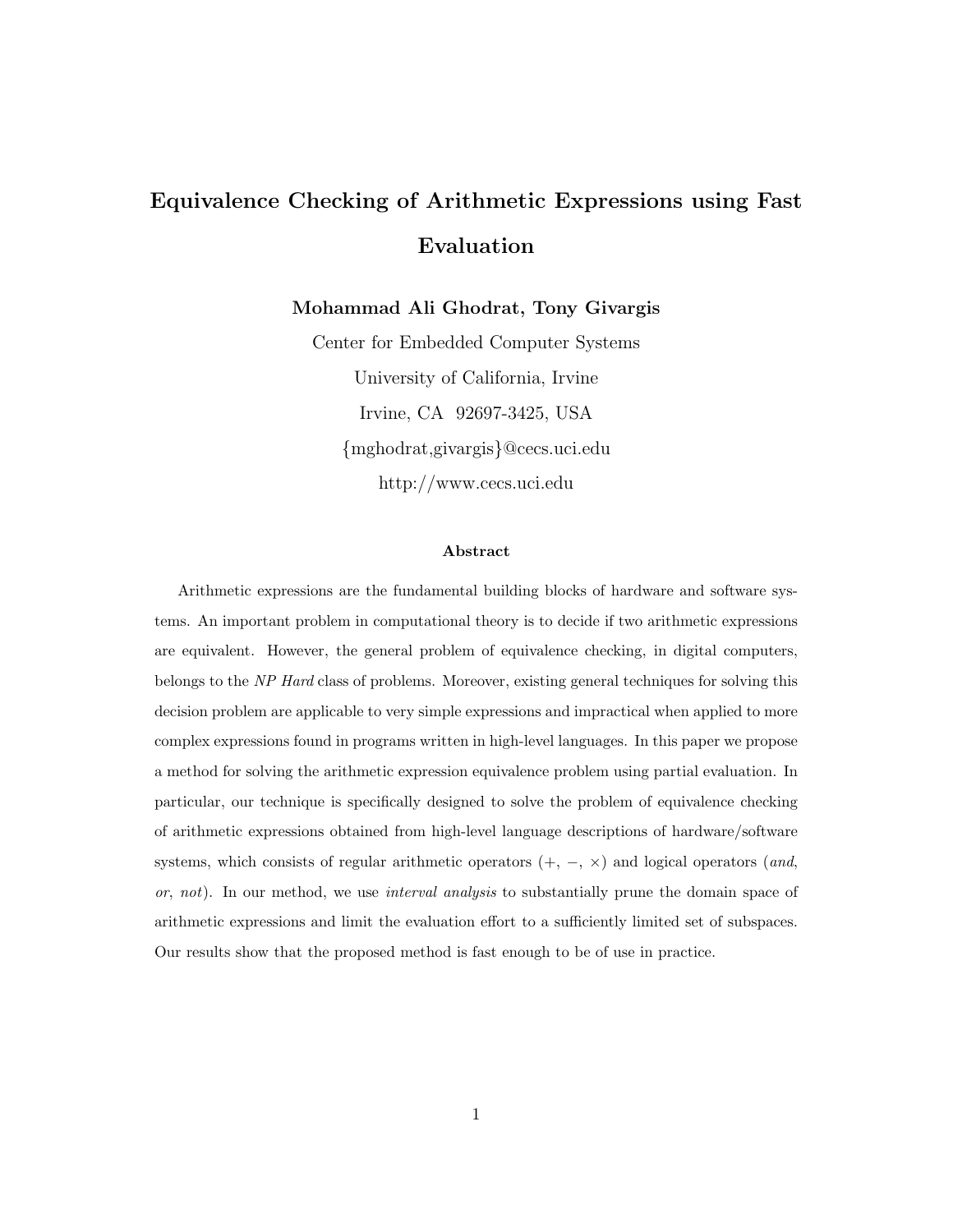### 1 Introduction and motivation

Arithmetic expressions are the fundamental building blocks of hardware and software systems. In hardware, arithmetic expressions form the core of data-path designs. In software, arithmetic expressions form the core of basic blocks. A fundamental problem in computational theory is to decide if two expressions are equivalent [11, 8]. In hardware and software systems, expression equivalence is uniquely characterized by operating on finite precision integers. Furthermore, the general problem of equivalence checking, as related to hardware and software systems, belongs to the NP Hard class of problems [7].

Efficiently solving the equivalence problem between two arithmetic expressions will have a profound impact in the areas of formal verification [10], complex code generation and technology mapping [6], resource scheduling [3], code transformation [4], synthesis technologies [18], compiler techniques [1], behavioral synthesis tools, reconfigurable computing methodologies, extensible processors, VLIW and multiple-processor-on-a-chip compilers.

In this paper we propose a method for solving the expression equivalence problem using partial evaluation. In our method, we use interval analysis [19] to substantially prune the domain space of arithmetic expressions and limit the evaluation effort to a limited set of subspaces. Our results show that the proposed method is fast enough to be of use in practice.

The high compute demand of media rich, networked, and mobile embedded devices, combined with low power consumption constraints, continue to push the limits of design at all levels of the hierarchy. For maximum performance and energy efficiency, an application-specific integrated circuit (ASIC) can often yield the ideal results. However, in the context of short time-to-market windows, support for multiple complex communication and computation standards, and ability to perform dynamic firmware updates, a design can not rely on ASIC solutions alone. In an effort to address these issues, processor vendors have introduced programmable platforms that combine complex application-specific kernels with one or more general-purpose processors (GPPs) on a single chip (a.k.a., system-on-a-chip (SOC)). Here, in some cases, the application-specific kernels are tightly embedded in the GPP's datapath (e.g., Xtensa/Tensilica) while in others kernels are integrated in a more traditional fashion (e.g., A7V05/Triscend).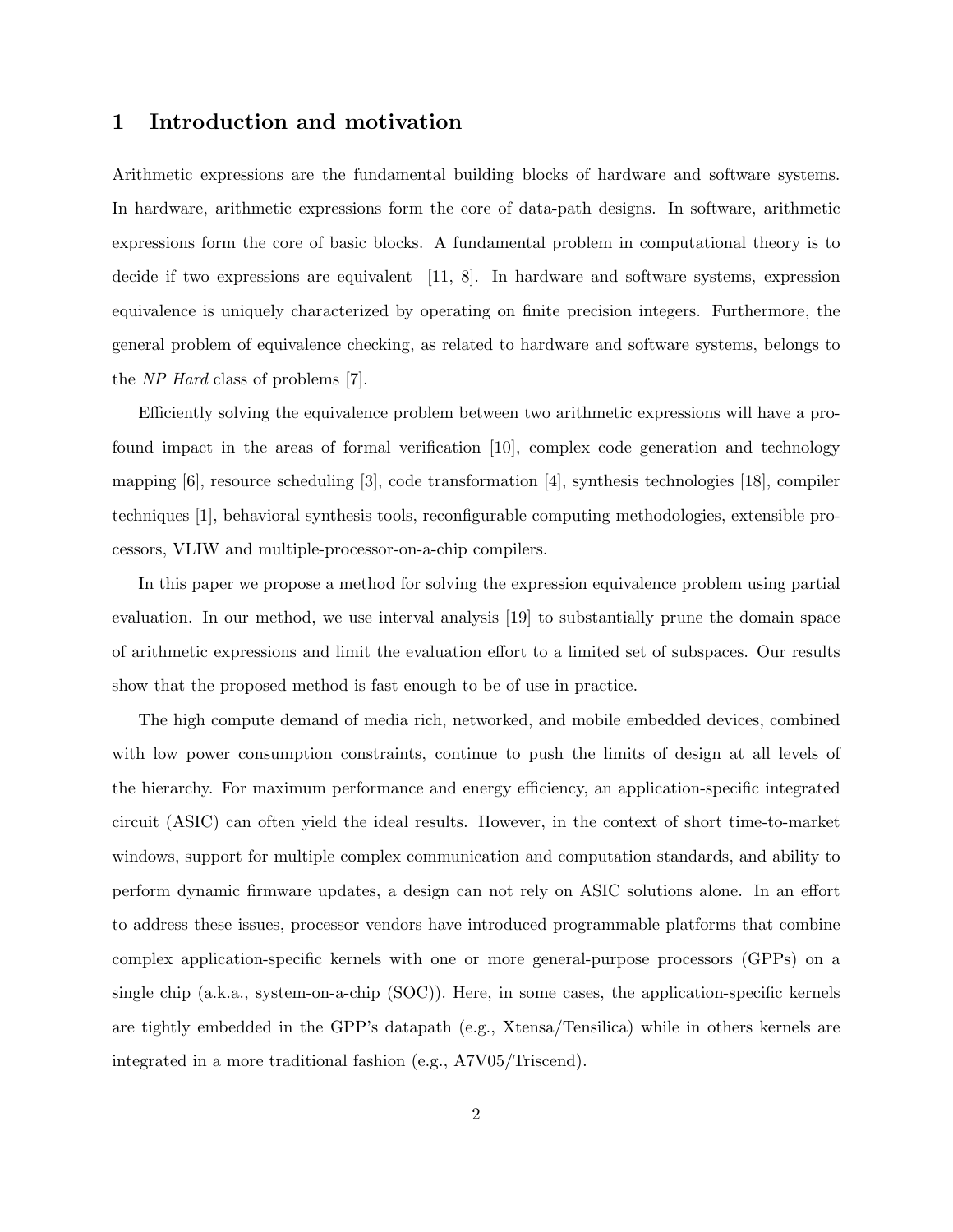One problem of interest is to realize the compute capability and efficiency of such SOCs by novel program synthesis techniques. In particular, given an SOC platform S defined as a set of resources  $r_1, r_2...r_n$ , resource conflict sets  $C_1, C_2...C_m$ , computation cost function  $F(r_i)$ , communication cost function  $G(r_i, r_j)$ , and an application program P, we seek to map (i.e., synthesize/compile) program P onto SOC  $S$  to achieve maximum performance and energy efficiency. Both resource  $r_i$  and program  $P$  are defined behaviorally in terms of a *high-level program*. A resource  $r_i$  may be a simple processor instruction (e.g.,  $add$ ) or a complex function (e.g.,  $crc-decode)$  – furthermore, two resources  $r_i$  and  $r_j$ , may implement the same function. A conflict set  $C_i = \{r_a, r_b...\}$  indicates that  $r_a, r_b...$  can not be used in parallel. Functions F and G define the cost, in cycles, of using resource  $r_i$  or passing data from  $r_i$  to  $r_j$  (in case of data dependency).

At first glance, the above stated problem may appear familiar to the many problems in logic synthesis, RTL-synthesis, and behavioral synthesis. However, it differs from the these design methods in a fundamental way. While in logic/RTL/behavioral-synthesis the objective is to transform the design from a high-level of abstraction to lower and lower levels of abstractions (i.e., behavioral→RTL→logic) followed by binding to a small set of simple logic-gates, we seek to perform a mapping from a high-level program to another high-level program. Such program mapping involves non-trivial algorithmic transformations, scheduling, and extensive design-space exploration. Existing efforts so far have approached the problem in terms of pattern-matching and simple algorithm manipulations. Unfortunately, pattern matching techniques fail in most, including trivial, cases. Figure 1 shows a simple example where pattern matching does not work, although both codes implement the same behavior. The reason for this is that the two expression  $x < 0$  and  $x > 255$  can never be true at the same time, in other word  $x < 0$  and  $x > 255$  are mutual exclusive. This gives the need to find the mutual exclusion property between any two arithmetic and boolean expressions.

Mutual exclusion is a special instance of the equivalence checking problem. Here, if  $E_1$  and  $E_2$  are two arithmetic expression, we say that  $E_1$  and  $E_2$  are mutually exclusive if the condition  $E_1 = E_2$  is false for all values of  $E_1$  and  $E_2$ . We say that  $E_1$  and  $E_2$  are not mutually exclusive if for at least some point in the domain of  $E_1$  or  $E_2$ , the expression  $E_1 = E_2$  evaluates to true.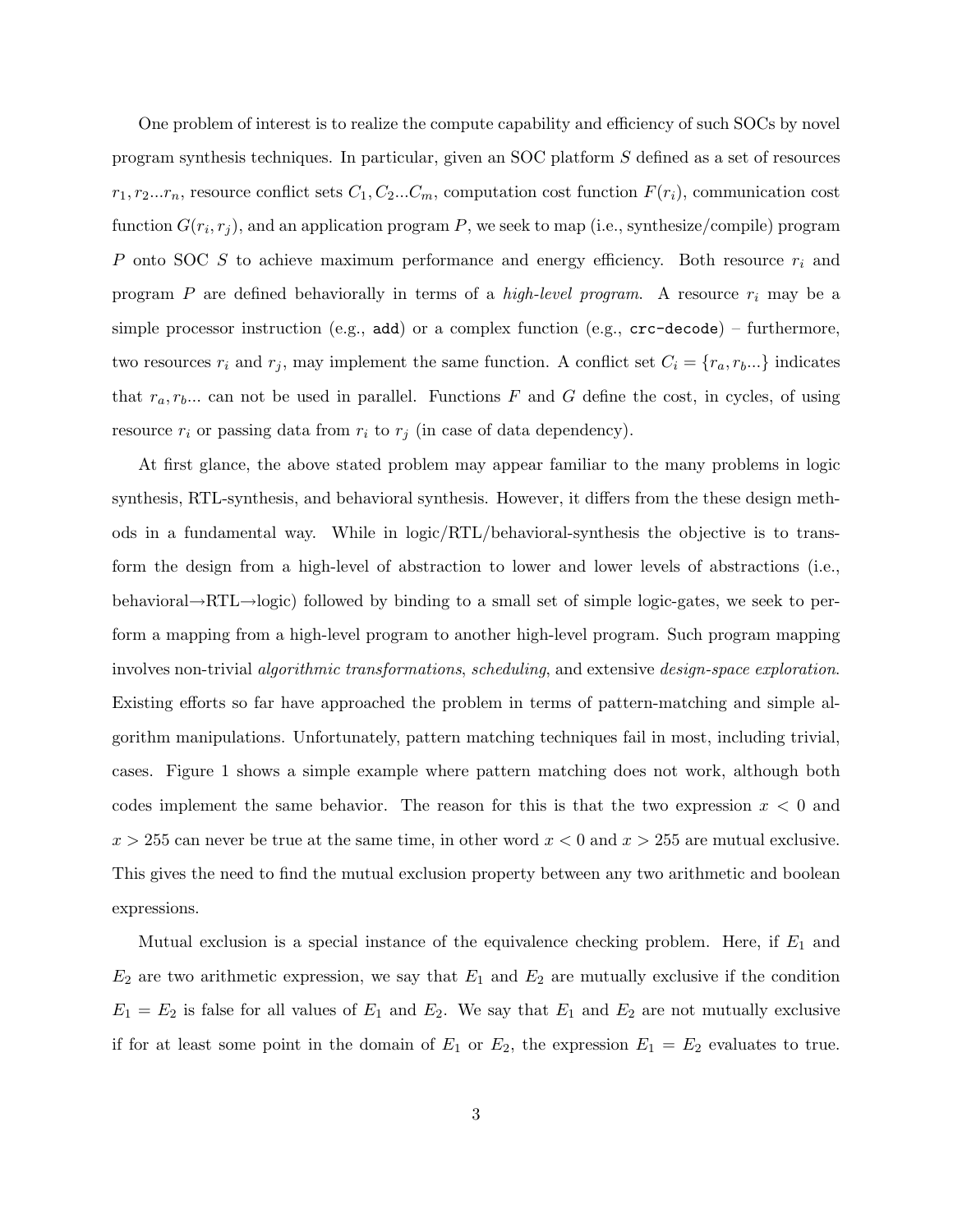

Figure 1: A simple example that shows pattern matching does not work always

This is indeed the problem of equivalence checking. If  $C_1$  and  $C_2$  are two conditional expressions (e.g.,  $x < 0$  and  $x > 255$ ), we say the  $C_1$  and  $C_2$  are mutually exclusive if the condition  $C_1 \&csc C_2$ evaluates to false for all points in the domain of  $C_1$  and  $C_2$ .

The remainder of this paper is organized as follows. In Section 2 we show the previous works. In Section 3, we formulate the problem of expression equivalence. In Section 4, we give our solution for this problem when we have only one simple arithmetic expression. In Section 5 we extend our solution for more complex arithmetic expressions which have boolean operators also. In Section 6 we present our experimental results. Finally, in Section 7, we give our conclusion.

### 2 Previous works

Most of the work on *equivalence checking* is done in the domain of *formal verification*. The most commonly used methods to do formal verification of circuits use binary decision diagrams (BDD) [2] and its derivatives, namely ordered BDD (OBDD), ordered functional decision diagrams (OFDD), multi terminal BDD (MTBDD), binary moment diagram (BMD), edge-valued BDD (EVBDD), and multiplicative BMD (\*BMD). These approaches differ mainly in bit vs. word level scope and composition rules.

BDD, OBDD, and OFDD are bit-level decision diagrams, while the rest are word-level decision diagrams (bit-level decision diagrams represent boolean functions  $f: \{0,1\}^n \to \{0,1\}^m$ , while word-level decision diagrams represents integer-valued functions  $f: \{0,1\}^n \to Z$ ). These decision diagram based approaches also differ in the type of decomposition rule used, specifically, Shannon (BDD, OBDD, and K\*BMD), positive-Davio (OFDD and K\*BMD), or negative-Davio (K\*BMD). Among those decision diagrams that are word-level, a further difference is in the place where the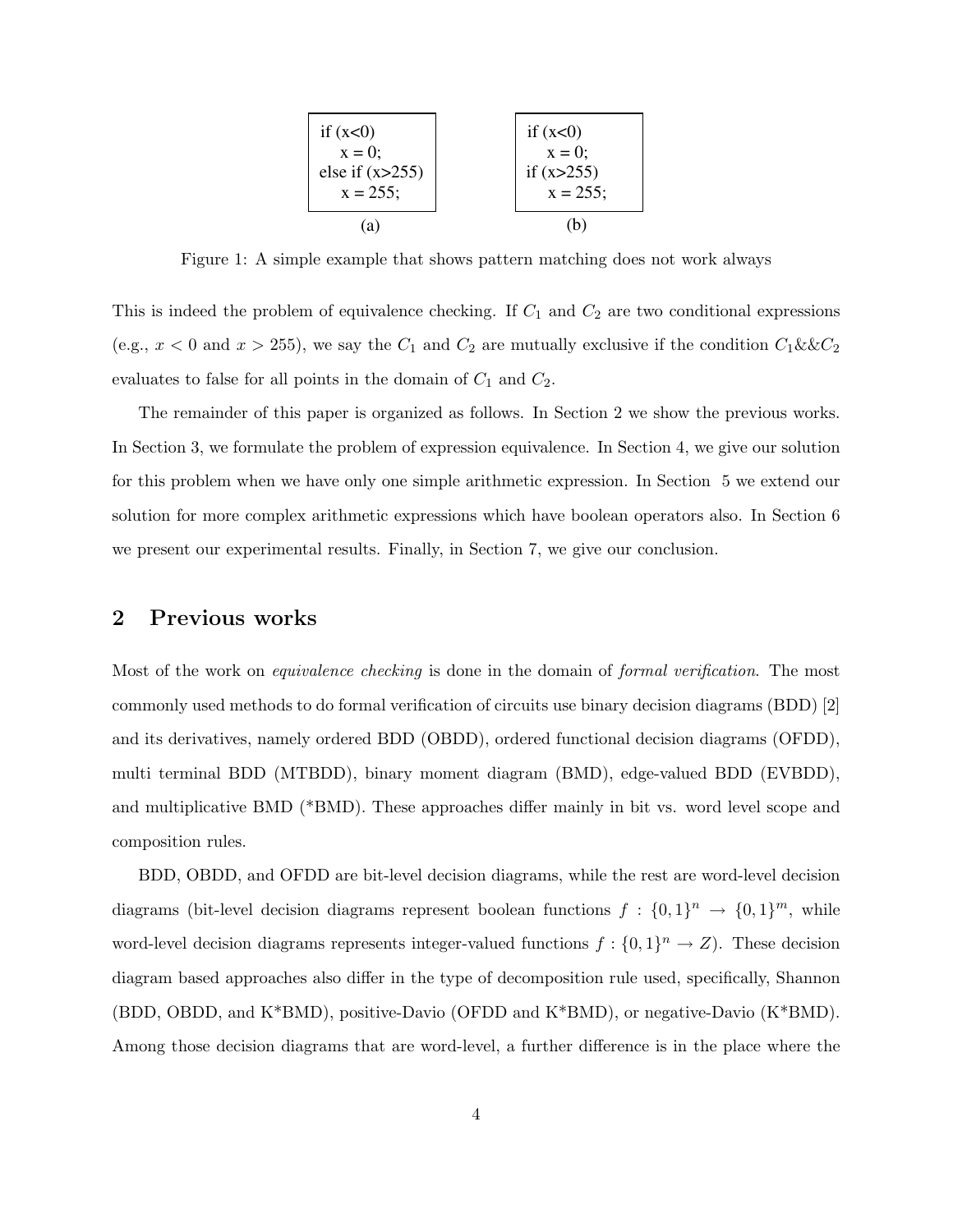integer weights are inserted, either in leaves (MTBDD and BMD) or edges (EVBDD, \*BMD and K\*BMD). A detailed survey of BDD and its derivatives can be found in [9].

Due to exponential complexity, bit-level decision diagrams are only applicable to simple boolean expressions and are not feasible when applied to arithmetic expressions. Word-level decision diagrams can be applied to simple arithmetic expressions (e.g. datapath segments [13]), however, they can only be used to determine the equivalence of arithmetic expressions. Conversely, our method, in addition to checking equivalence, can also partition the domain space into regions and define the arithmetic relations (less-than, greater-than, and equal) present in those regions.

In related work, Wakabayashi et al. [21] have used the notion of a condition vector to find mutual exclusion between two boolean conditions. Two conditional expressions are mutually exclusive if it can be shown that they can never be evaluated to true at the same time. Likewise, Juan et al. [14] have proposed condition graphs, a form of syntax pattern matching, to find mutual exclusion between two restricted boolean conditions. Further, Jian et al. [16, 17] have used timed decision table (TDT) to find three possible types of mutual exclusion between a pair of conditional expressions, namely structural, behavioral and dataflow. Also, Xie et al. [22] used a branch labeling method to find the mutual exclusion properties between two boolean expressions. Finally, Camposano [3], in his path-based scheduling technique, has proposed a method for determining mutual exclusion based on an exhaustive traversal of all paths in a control flow graph.

The problem of mutual exclusion between two boolean conditions, as solved previously, is a special case of the problem solved in our work. The main limitation of existing works in this area is the restriction imposed on the grammar and the lack of support for mixed arithmetic and boolean expressions. The problem solved in our work applies to general arithmetic expressions with arbitrary complexity.

Zhou et al. [23] have proposed a formal verification system, called conditional term rewriting on attribute syntax trees (ConTRAST) for verifying the equivalence between two differently synthesized data-paths. In their approach, they maintain attributes (e.g., real bounds) associated with each node of the syntax trees of the two data-paths and combine this with term rewriting to establish equivalence. Their approach differs from ours in that they focus on computation precision of real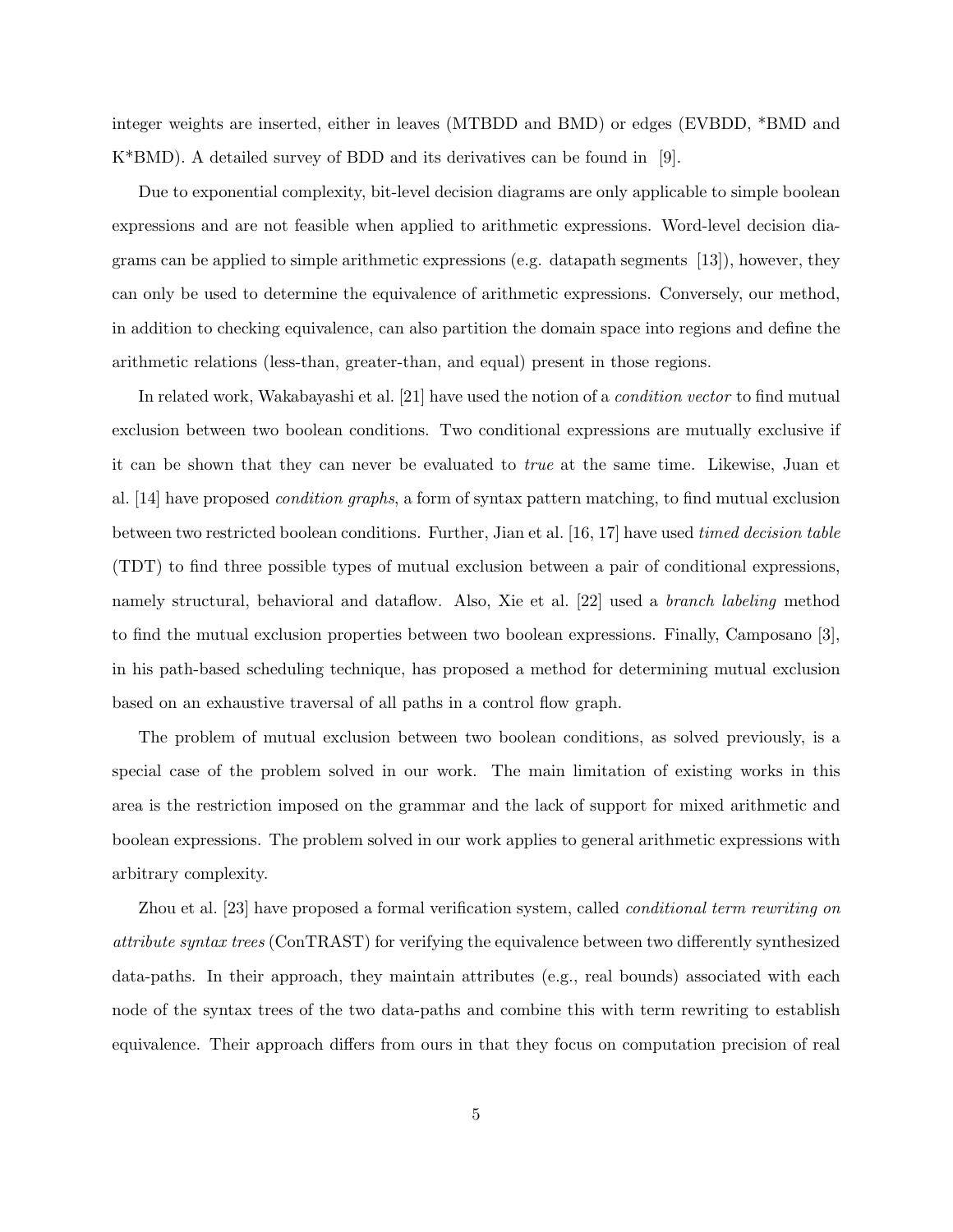values as an element of comparison.

Cheung et al. [5] have used bit-slicing of binary decision diagrams (BDDs) to establish equivalence between two expressions. The main limitation of their approach is scalability, as representing general and arbitrary arithmetic expressions as a BDD is not feasible in terms of space and time requirements.

### 3 Problem Definition

An *arithmetic expression* is formed over the language  $(+, -, \times, \text{integer-constant}, \text{integer-variable}).$ A simple condition is in the form of  $(exp_1 \; ROP \; expr_2)$ . Here,  $expr_1$  and  $expr_2$  are arithmetic expressions and ROP is a relational operator  $(=, \neq, \leq, \leq, \geq)$ . Without loss of generality we can assume all *simple conditions* to be of the form of  $(expr \ ROP 0)$ . This normalization is achieved by converting  $(exp_1 \; ROP \; expr_2)$  to  $(exp_1 - expr_2 \; ROP \; 0)$ . Hence,  $(exp \; ROP \; 0)$  is called a normalized simple condition. For the remainder of this work, we refer to a normalized simple condition as a simple condition.

We define an *n*-dimensional space to be a box-shaped region defined by the cartesian product  $[l_0, u_0] \times [l_1, u_1] \times ... \times [l_{n-1}, u_{n-1}]$ . In a *simple condition*, all integer-constants and integer-variables are assumed to be bounded between  $min$  and  $max$  values<sup>1</sup>. Hence, the domain of a *simple condition* C with n integer-variables  $x_0, x_1, ..., x_{n-1}$  is an n-dimensional space defined by the cartesian product  $[min, max] \times [min, max] \times ... \times [min, max].$ 

Given a simple condition C with integer-variables  $x_0, x_1, ..., x_{n-1}$ , the domain space partitioning problem for a simple condition is to partition the domain space of C into a minimal set of  $n$ dimensional spaces  $s_1, s_2, ..., s_k$  with each space  $s_i$  having one of *true, false*, or *unknown* truth value. If space  $s_i$  has a truth value of *true*, then C evaluates to *true* for every point in space  $s_i$ . If space  $s_i$  has a truth value of *false*, then C evaluates to *false* for every point in space  $s_i$ . If space  $s_i$ has a truth value of unknown, then C may evaluate to true for some points in space  $s_i$  and false for others.

For example, consider  $C: 2 \times x_0 + x_1 + 4 > 0$ . Let us assume  $min = -5$  and  $max = 5$ . Therefore,

<sup>&</sup>lt;sup>1</sup>Typically, in a computer system, min and max values are determined by the width of the processor data-path.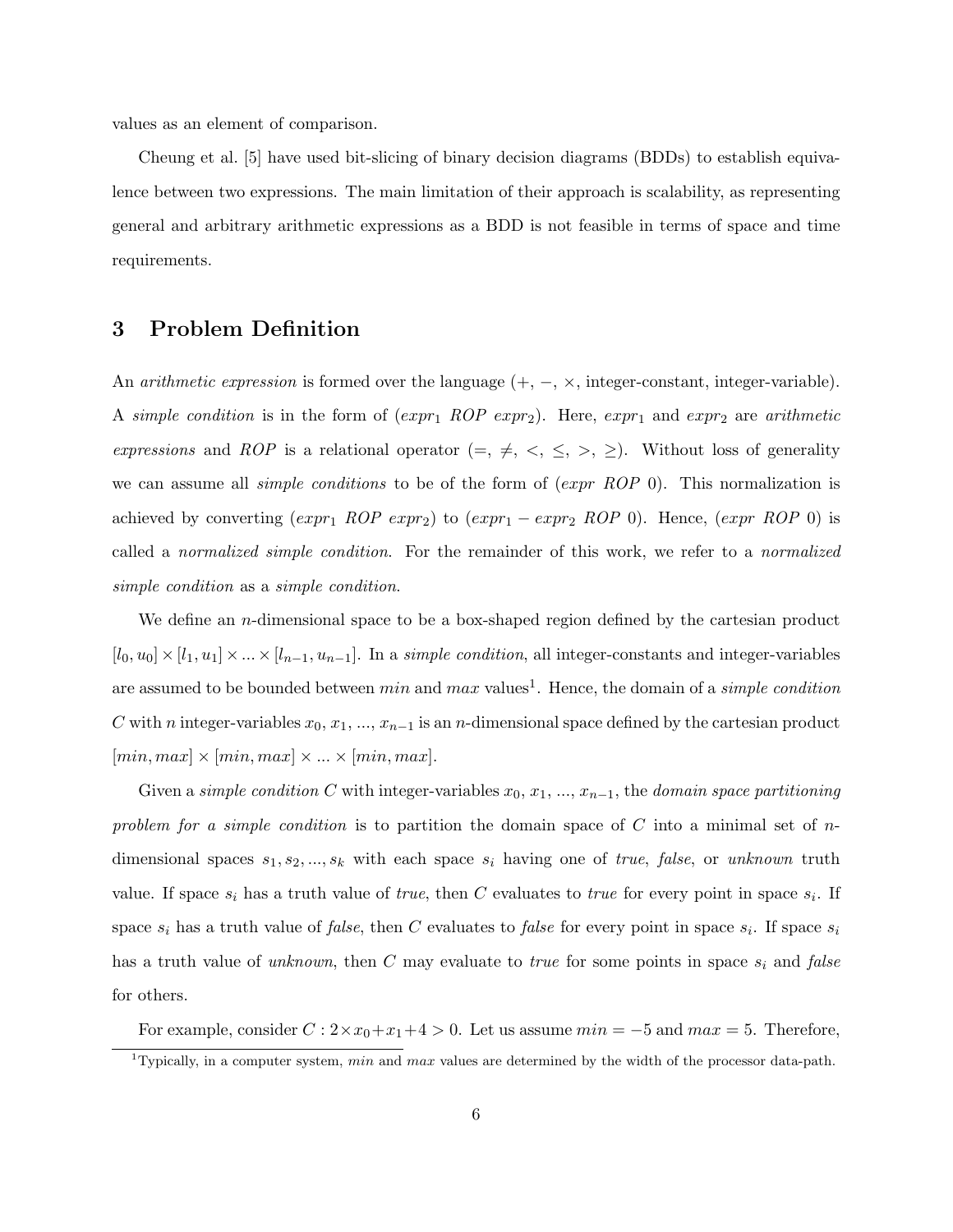

Figure 2: Partitioned Domain of  $C: 2x_0 + x_1 + 4 > 0$ 

the domain of C is a 2-dimensional space defined by the cartesian product  $[-5, 5] \times [-5, 5]$ . Figure 2 shows the partitioned domain space and the corresponding truth values for this example using our solution to the domain space partitioning problem.

The problem of equivalence checking can be reduced to that of arithmetic expression evaluation. Specifically, given two expressions  $E_1$  and  $E_2$ , by evaluating the condition  $E_1 - E_2 = 0$ , we can establish the equivalence of  $E_1$  and  $E_2$  (i.e.,  $E_1$  and  $E_2$  are not equivalent if the condition evaluates to false for a point in the domain of  $E_1$  and  $E_2$ ). We give our solution to the *domain space* partitioning problem for a simple condition in section 4.

A complex condition is either a simple condition or two complex conditions merged using logical operators (&&, ||, !). Specifically !C computes the negation of the *complex condition* C;  $(C_1 \&c C_2)$ computes logical-and of *complex conditions*  $C_1$  and  $C_2$ ; and  $(C_1||C_2)$  computes logical-or of *complex* conditions  $C_1$  and  $C_2$ .

The domain of a *complex condition* C with n integer-variables  $x_0, x_1, ..., x_{n-1}$  is an ndimensional space defined by the cartesian product  $[min, max] \times [min, max] \times ... \times [min, max]$ .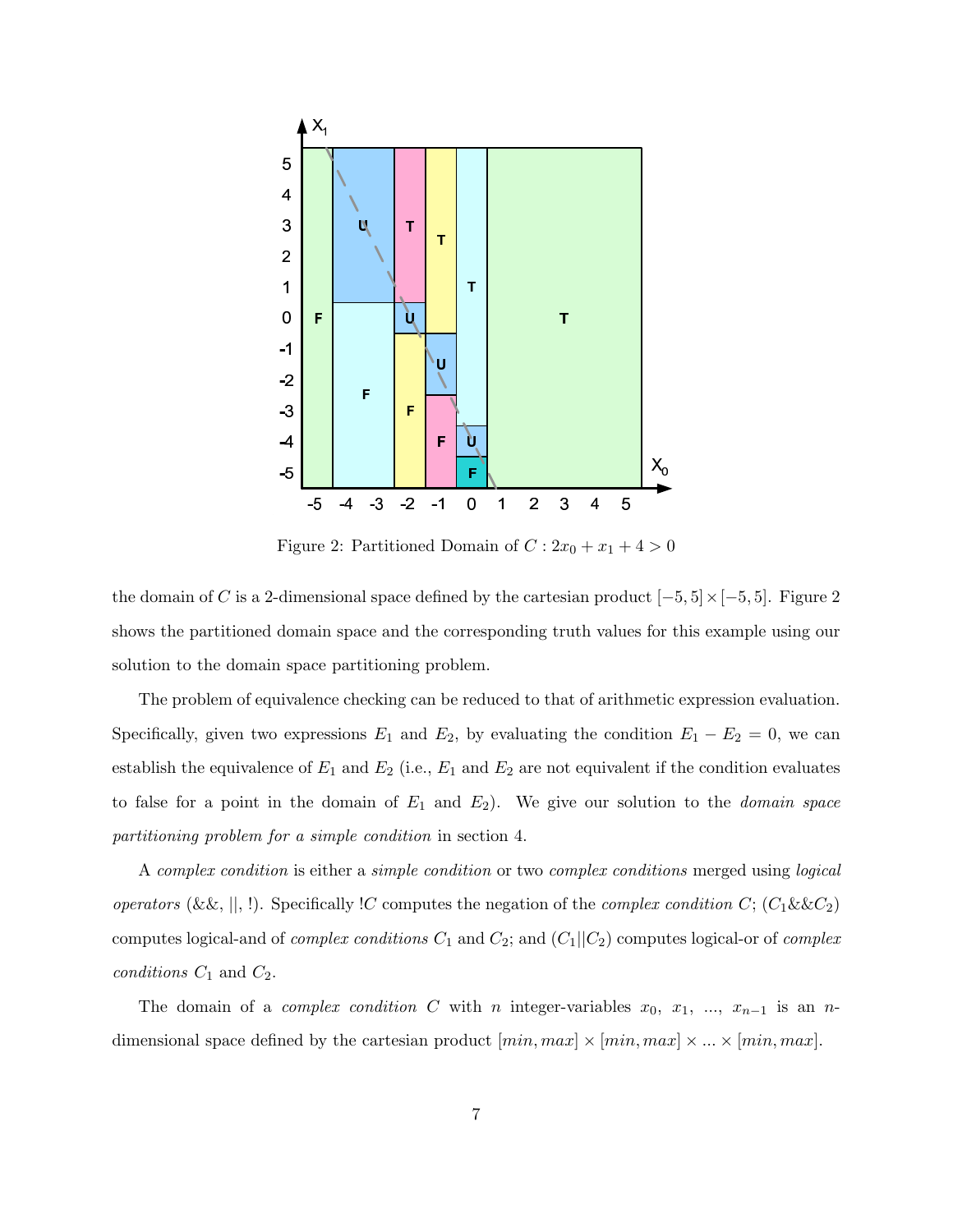Similar to the domain space partitioning problem for simple conditions, given a complex condition C with integer-variables  $x_0, x_1, ..., x_{n-1}$ , the domain space partitioning problem for complex conditions is to partition the domain space of C into a minimal set of n-dimensional spaces  $s_1, s_2, ..., s_k$  with each space  $s_i$  having one of *true*, *false*, or *unknown* truth value. If space  $s_i$  has a truth value of *true*, then C evaluates to *true* for every point in space  $s_i$ . If space  $s_i$  has a truth value of *false*, then C evaluates to *false* for every point in space  $s_i$ . If space  $s_i$  has a truth value of unknown, then C may evaluate to *true* for some points in space  $s_i$  and *false* for others.

The general problem of equivalence checking between two expressions  $expr_1$  and  $expr_2$  with bounded variables<sup>2</sup> can be expressed in terms of the *domain space partitioning problem for complex* conditions. As an example, consider checking equivalence between  $\exp r_1 = 2 \times x_0$  and  $\exp r_2 =$  $-x_1 - 4$ . Further, let us assume  $x_0$  and  $x_1$  are 3-bit two's complement integers. We can construct the following complex condition:

$$
((2 \times x_0) - (-x_1 - 4) = 0)
$$

$$
\&& (x_0 + 4 \ge 0)
$$

$$
\&& (x_0 - 3 \le 0)
$$

$$
\&& (x_1 + 4 \ge 0)
$$

$$
\&& (x_1 - 3 \le 0).
$$

Here,  $(2 \times x_0) - (-x_1 - 4) = 0$  evaluates to true, for values of  $x_0$  and  $x_1$  where  $\exp r_1$  and expr<sub>2</sub> are equivalent. The remaining expressions (i.e.,  $x_0 + 4 \ge 0$ ,  $x_0 - 3 \le 0$ ,  $x_1 + 4 \ge 0$ , and  $x_1 - 3 \leq 0$ ) evaluate to true when  $x_0$  and  $x_1$  are within the 3-bit two's complement bounds. To establish equivalence, we solve the *domain space partitioning* problem and check that the entire region is marked as true. We give our solution to the domain space partitioning problem for a complex condition in section 5.

 $2$ The ability to bound integer variables is necessary when considering hardware/software implementations.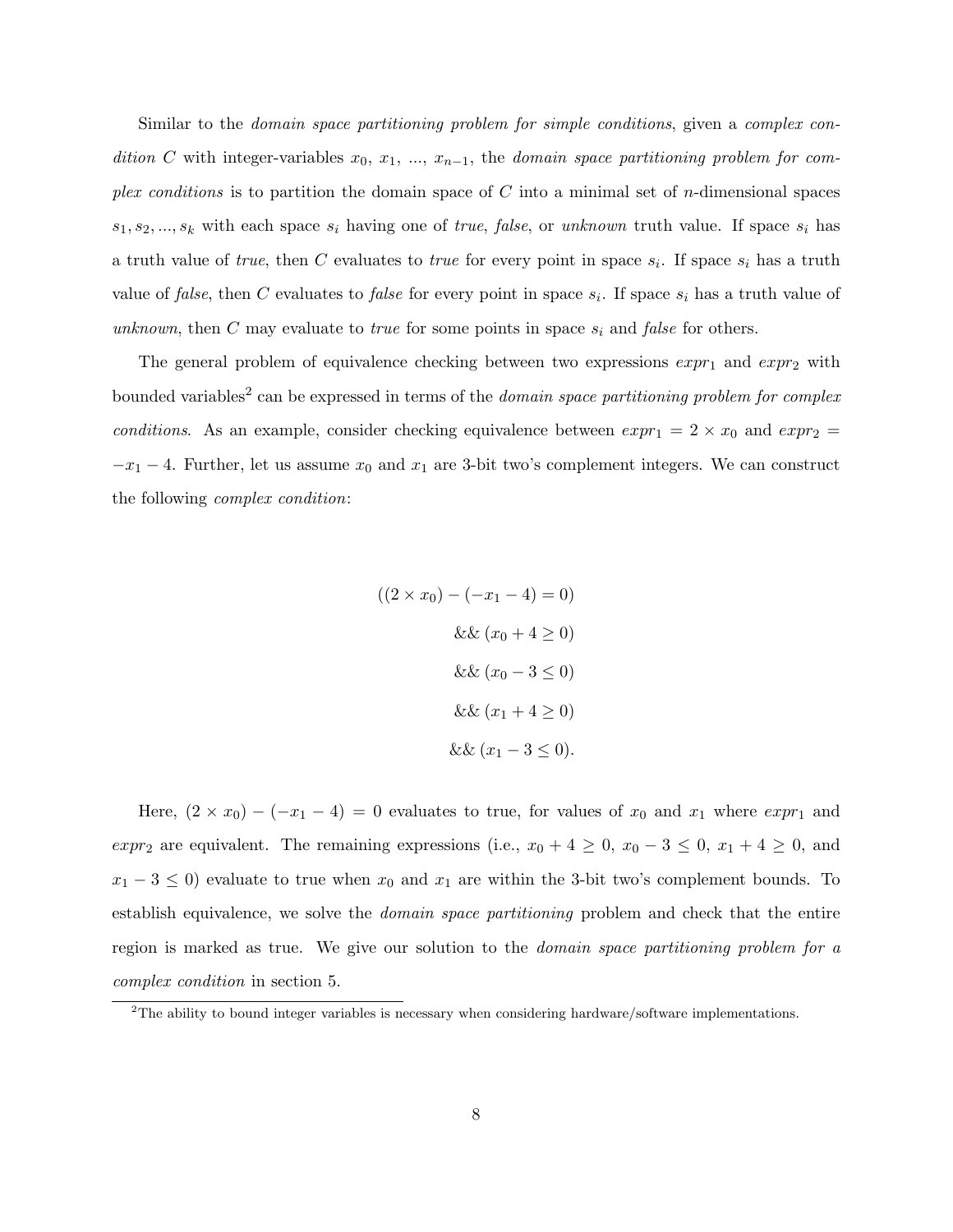### 4 Domain Space Partitioning for Simple Condition

Our overall domain space partitioning strategy is depicted in Figure 3. On input, the arithmetic expression of the simple condition is parsed to obtain an equivalent polynomial representation. Any arbitrary *arithmetic expression* can be rewritten as an *n*-variable polynomial with degree D using the general form shown in Equation 1.

$$
\sum_{i_0, i_1, \dots, i_{n-1} = 0}^{D} c_{i_0, i_1, \dots, i_{n-1}} \times x_0^{i_0} \times x_1^{i_1} \times \dots \times x_{n-1}^{i_{n-1}}
$$
 (1)



Figure 3: Space Partitioning Strategy

For example, the expression  $2 \times x_0 + x_1 + 4$  of Figure 2 can be rewritten as  $2 \times x_0^1 x_1^0 + x_0^0 x_1^1 +$  $4 \times x_0^0 x_1^0$  (zero coefficient terms not shown) with  $n = 2$  and  $D = 1$ . We describe the remaining domain space partitioning steps in the following subsections.

#### 4.1 Computing Root-spaces

During this phase, we operate on an *n*-variable polynomial  $P$  and obtain a set of minimally sized spaces (root-spaces) that contain the roots of  $P$ , as outlined in Algorithm 1. We achieve this by finding the roots of  $P$  using *interval analysis* [19]. Let us first give an overview of the interval analysis technique.

A real interval of the form  $[a, b]$  represents all possible values in the range a to b. The operations  $(+, -, \times, /)$  can be defined on two real intervals [a, b] and [c, d] as shown below: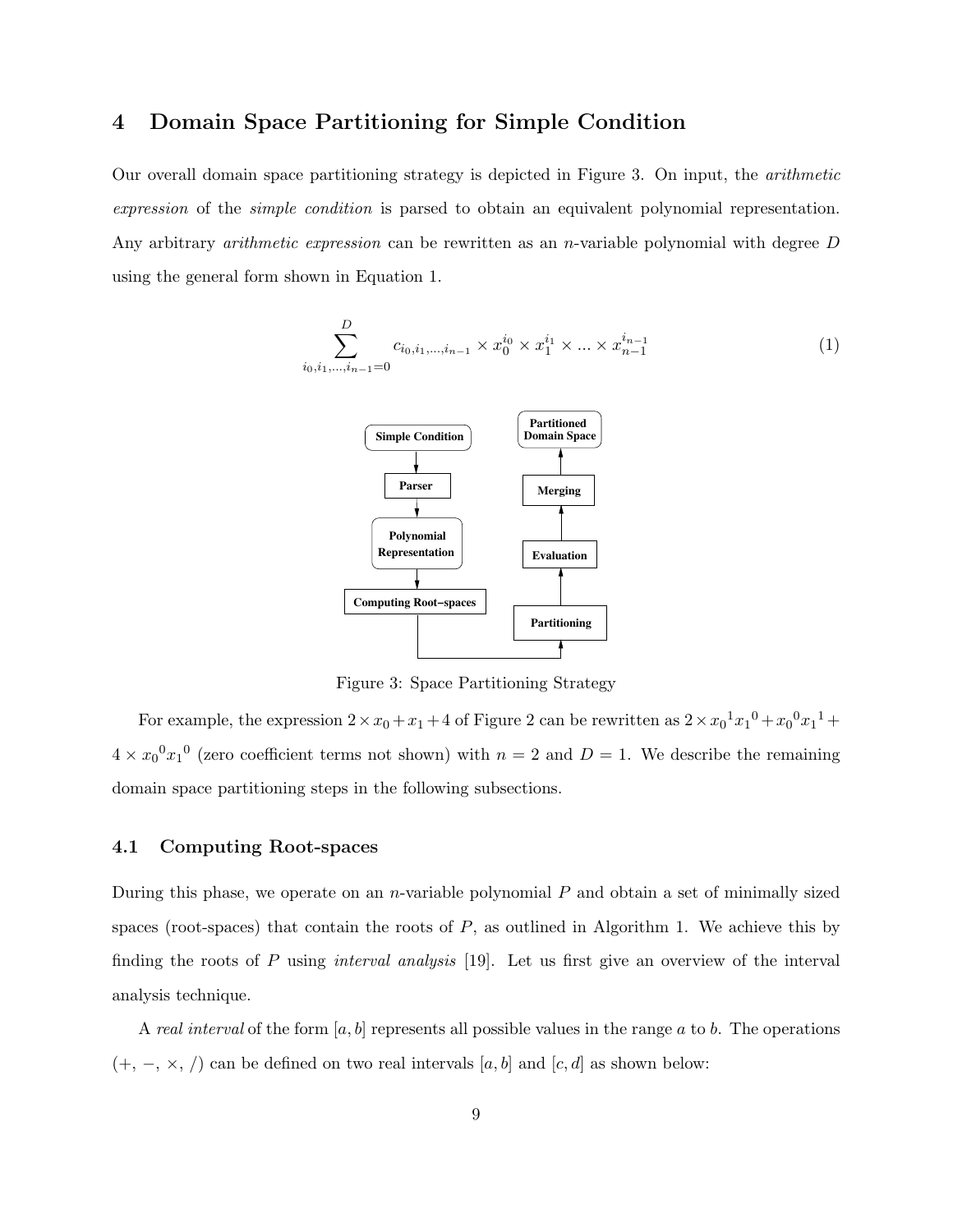$$
[a, b] + [c, d] = [a + c, b + d]
$$
\n(2)

$$
[a, b] - [c, d] = [a - d, b - c]
$$
\n(3)

$$
[a, b] \times [c, d] = [\min(a \times c, a \times d, b \times c, b \times d),
$$
\n
$$
(4)
$$

$$
\max(a \times c, a \times d, b \times c, b \times d)]
$$

$$
[a,b]/[c,d] = \begin{cases} [a,b] \times [1/d,1/c] & 0 \notin [c,d] \\ [-\infty,\infty] & 0 \in [c,d]. \end{cases}
$$
(5)

Next, we describe our strategy (Algorithm 1) for computing the root-spaces. Algorithm 1 operates as follows:

- 1. Initialization Phase (lines 3-5): We start by creating a single root-space S that covers the entire domain of P. Specifically, S is an *n*-dimensional space with each dimension initialized to the interval  $(min, max]$ . Clearly, the roots of P (if any) are within S, however, S may not be minimally sized. To minimize  $S$ , we push  $S$  onto a queue  $Q$  to be processed by the iterative phase of the algorithm. In our running example  $2 \times x_0^1 x_1^0 + x_0^0 x_1^1 + 4 \times x_0^0 x_1^0$  $(min = -5 \text{ and } max = 5), S \text{ is initialized to } \langle [-5, 5], [-5, 5] \rangle.$
- 2. Iterative Phase (lines 6-23): We pop a space S from the queue Q and split S into smaller spaces  $S_0, S_2, ..., S_{k-1}$ . If  $S_0 \cup S_1 ... \cup S_{k-1} = S$ , then S can not be minimized, thus, we add S to the output list of root-spaces R. If  $S_0 \cup S_1... \cup S_{k-1} \subset S$ , then we push  $S_0, S_1, ..., S_{k-1}$ onto the queue  $Q$  and discard  $S$ . This process iterates until the queue  $Q$  is empty. This phase proceeds as follows:
	- (a) As long as the queue  $Q$  is not empty, we pop a space  $S$  from the queue  $Q$  and clear a flag called changed (lines 7-8).
	- (b) For each variable  $x_i$  in P, we compute a single variable polynomial P' by setting all variables  $x_j$   $(j \neq i)$  to the corresponding intervals  $v_j \in S$ . Next, we solve P' using any root finding algorithm (e.g., Newton-Raphson Method [20]), implemented using interval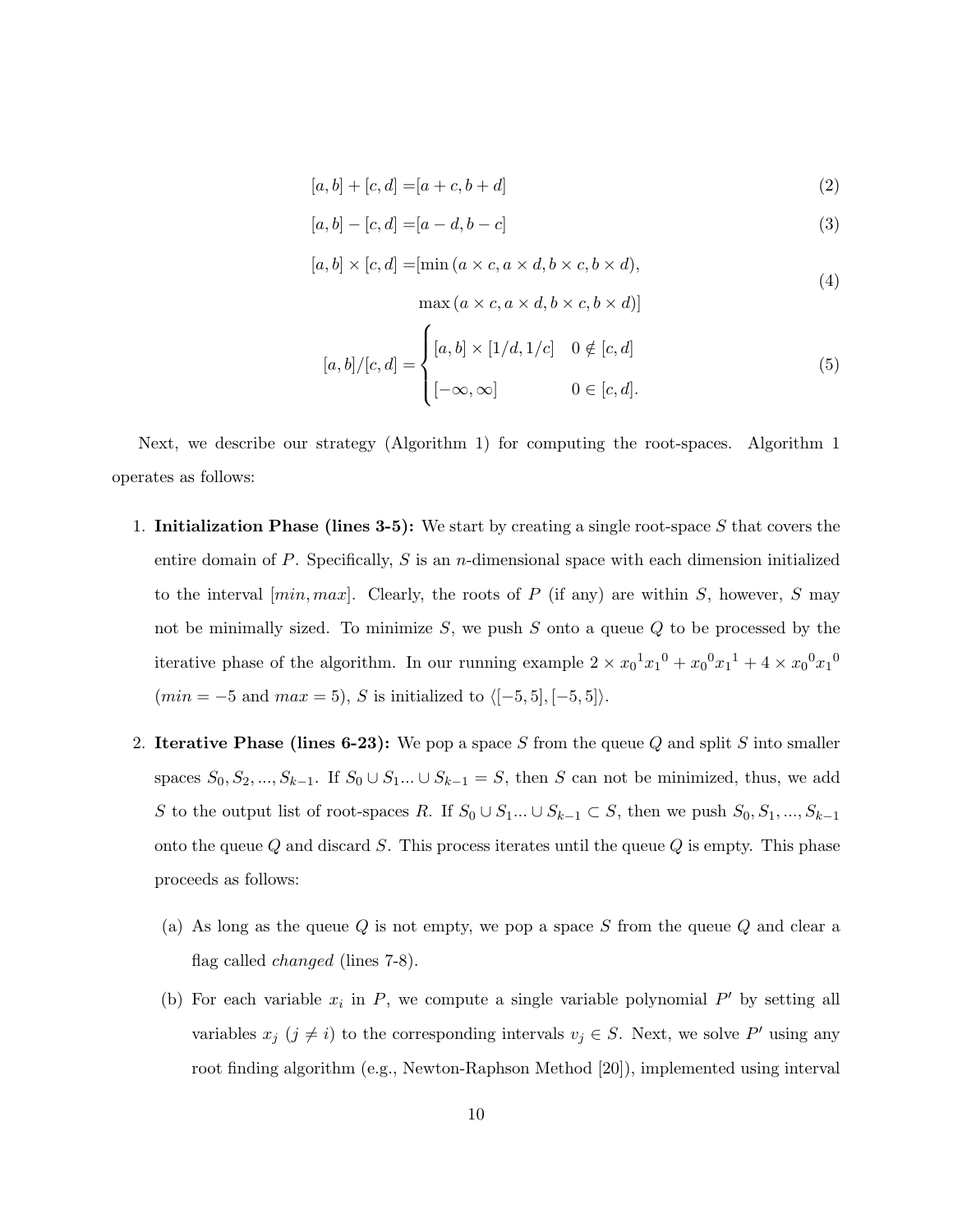#### Algorithm 1 Compute Root-spaces

```
1: Input: a n-variable polynomial P2: Output: a set R of minimally sized root-spaces
 3: R \leftarrow \varnothing4: S \leftarrow \langle [min, max], [min, max], ..., [min, max] \rangle {|space| = n}
 5: Q.\text{push}(S)6: while Q not empty() do
 7: S \leftarrow Q.pop()8: changed \leftarrow 09: for all x_i \in P do
10:P' \leftarrow convert P to a polynomial with x_i as the only variable and x_j = v_j (v_j \in S)11: roots \leftarrow P'.\text{solve}()12: for all r \in roots do
13: if r \neq v_i (v_i \in S) then
14: changed \leftarrow 115: r \leftarrow r \cap v_i {Intersect new root with previous one}
16: Q.\text{push}(\langle v_0, v_1, ..., r, ..., v_{n-1}\rangle) {replace v_i with r}
17: end if
18: end for
19: end for
20: if changed = 0 then
21: R \leftarrow R \cup \{S\}22: end if
23: end while
24: for all R_i \in R do
25: R_i \leftarrow convert R_i to smallest bounding integer space
26: end for
```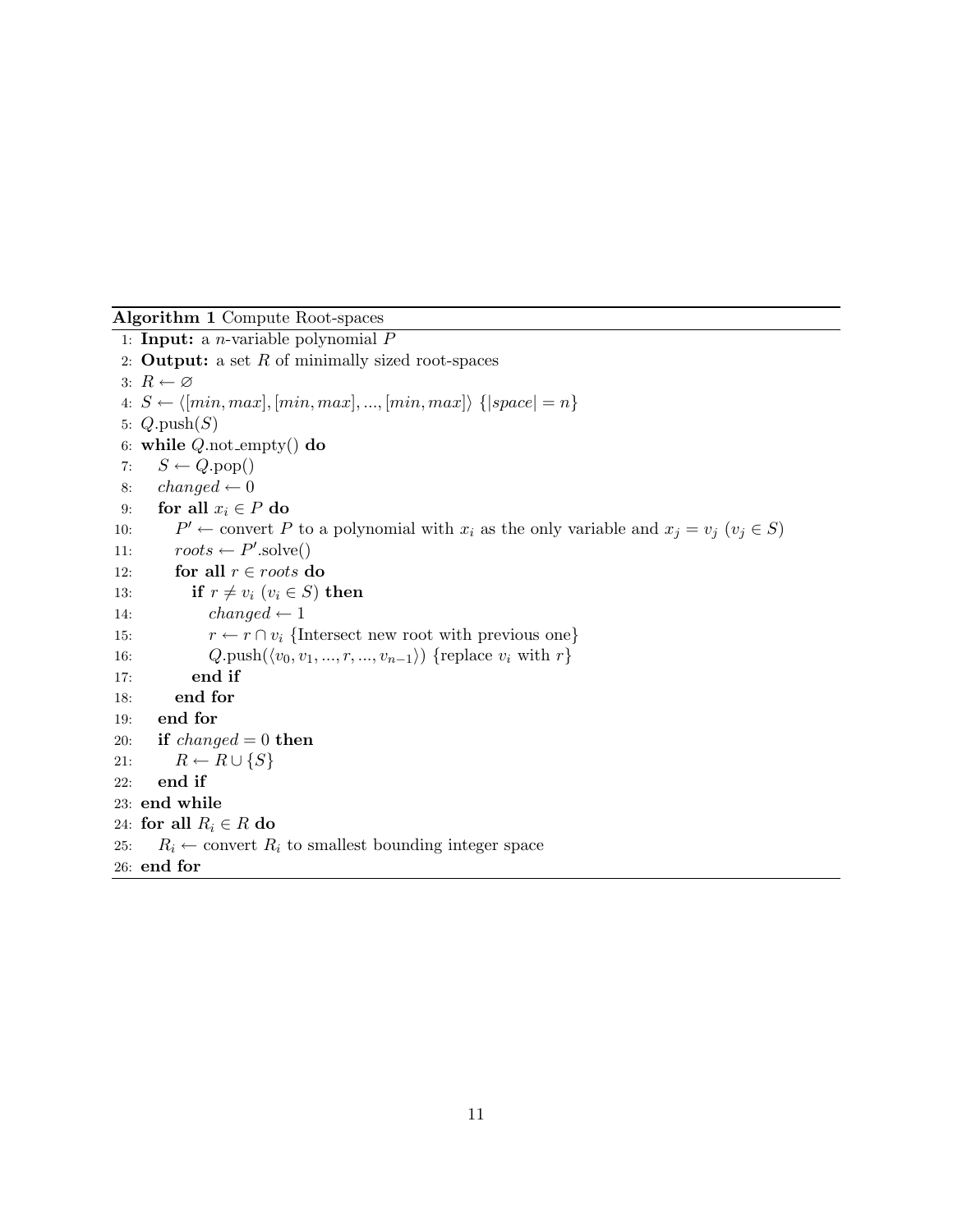analysis to obtain a set of one or more disjoint root-spaces (i.e. roots, line 9-11). In our running example,  $P'$  is computed twice during the run of the for loop starting on line 9. In the first round, with  $x_0$  as the variable,  $P'$  is  $2 \times x_0^1 + [-5, 5] + [4, 4]$ . Since  $P'$  is a polynomial of degree 1, we compute the root as [−4.5, 0.5].

- (c) We compare each of  $r_0, r_1, \ldots$  to the present value of  $x_i$  in space S, namely  $v_i$ . If any root  $r_0, r_1, \dots$  is not equal to  $v_i$ , we create a new space and push it onto the queue Q for further processing. Moreover, we set the flag *changed* to signal that S should not be recorded in the output set R (lines 12-18). In our running example, root  $r_0 = [-4.5, .5]$ is not equal to  $v_0 = [-5, 5]$ , thus we create a new space  $S_0 = \langle [-4.5, -.5], [-5, 5] \rangle$ .
- (d) Once steps (b) and (c) are completed, if the flag *changed* is not set,  $S$  can not be further minimized, thus we push it on the output set R (lines  $20-22$ ).

As an optimization, we use a method to help reach to shorter intervals for each root space computed in step 2 of our algorithm. Shorter interval helps in faster convergence for the algorithm. Specifically if a root space  $[lb, ub]$  contains 0 (i.e.,  $lb < 0 < ub$ ) we divide it into three intervals  $[lb, -1]$ ,  $[0, 0]$  and  $[1, ub]$ . For example in the running example, after computing the root for  $x_1$ , we reach to the interval  $[-5, 5]$ . Then, we divide this interval into three disjoint intervals  $[-5, -1]$ ,  $[0, 0]$ , and  $[1, 5]$  to be pushed on the queue Q for processing during the following iteration of the algorithm.

3. Quantization Phase (lines 24-26): Finally, we convert each root-space in the output set R to the smallest bounding integer space. Table 1 gives the final output set R for our running example. This result is shown graphically in Figure 4. All the shaded areas are the root-spaces, and as shown in Figure 4, the equation  $2x_0 + x_1 + 4 = 0$  passes through all of them.

#### 4.2 Partitioning

Given the root-spaces for an expression  $E_x$  (corresponding to a normalized simple condition  $E_x ROP0$ ), the entire domain of  $E_x$  can be partitioned into a number of disjoint spaces. This is accomplished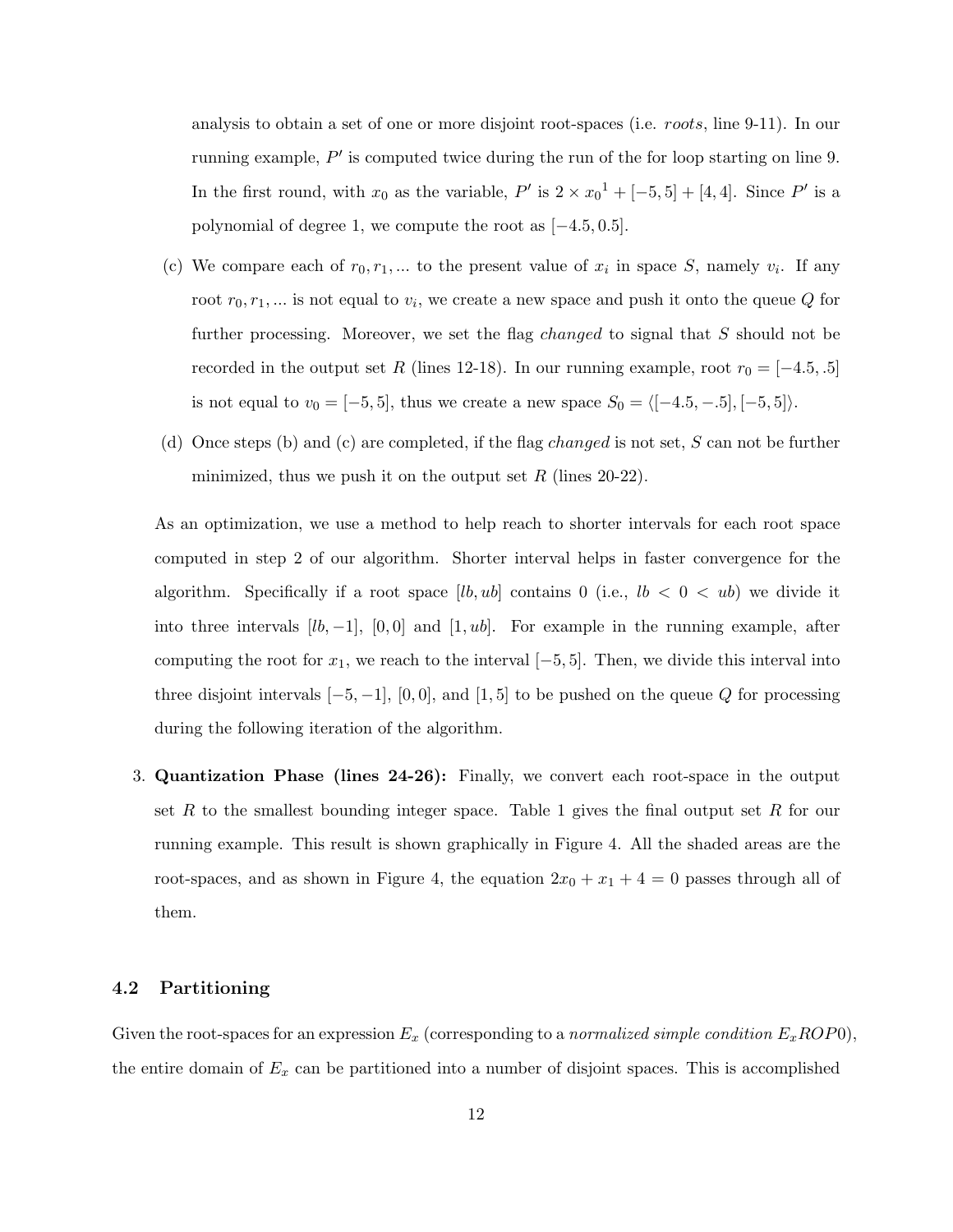

Figure 4: Root-spaces of  $2x_0 + x_1 + 4$ 

space as shown in Figure 5. In Figure 5, the root-spaces are shown in shaded color.  $\{0, -1, -4, -3, -2\}$  for  $x_0$  and  $\{-4, -2, -1, 1, 5, 0\}$  for  $x_1$  (see Table 1) partition the entire domain ' to establish the borders between the disjoint spaces. For our running example, the boundary points by extending the boundaries of each root-space to the limits  $(min \text{ and } max)$  of the entire domain

For example, the point  $(3,3)$  in space  $\langle [1,5][1,5] \rangle$  will make the expression  $2x_0 + x_1 + 4$  positive. !# overlap with one of the root-spaces). In Figure 5, all spaces that are not shaded have this property. or only negative results, but not both (otherwise,  $s_i$  would contain a root and thus will have an For each disjoint space  $s_i$ , and  $s_i$  not overlapping with any of the root-spaces, it must be the case that evaluating the corresponding expression for any point in  $s_i$  will yield only positive results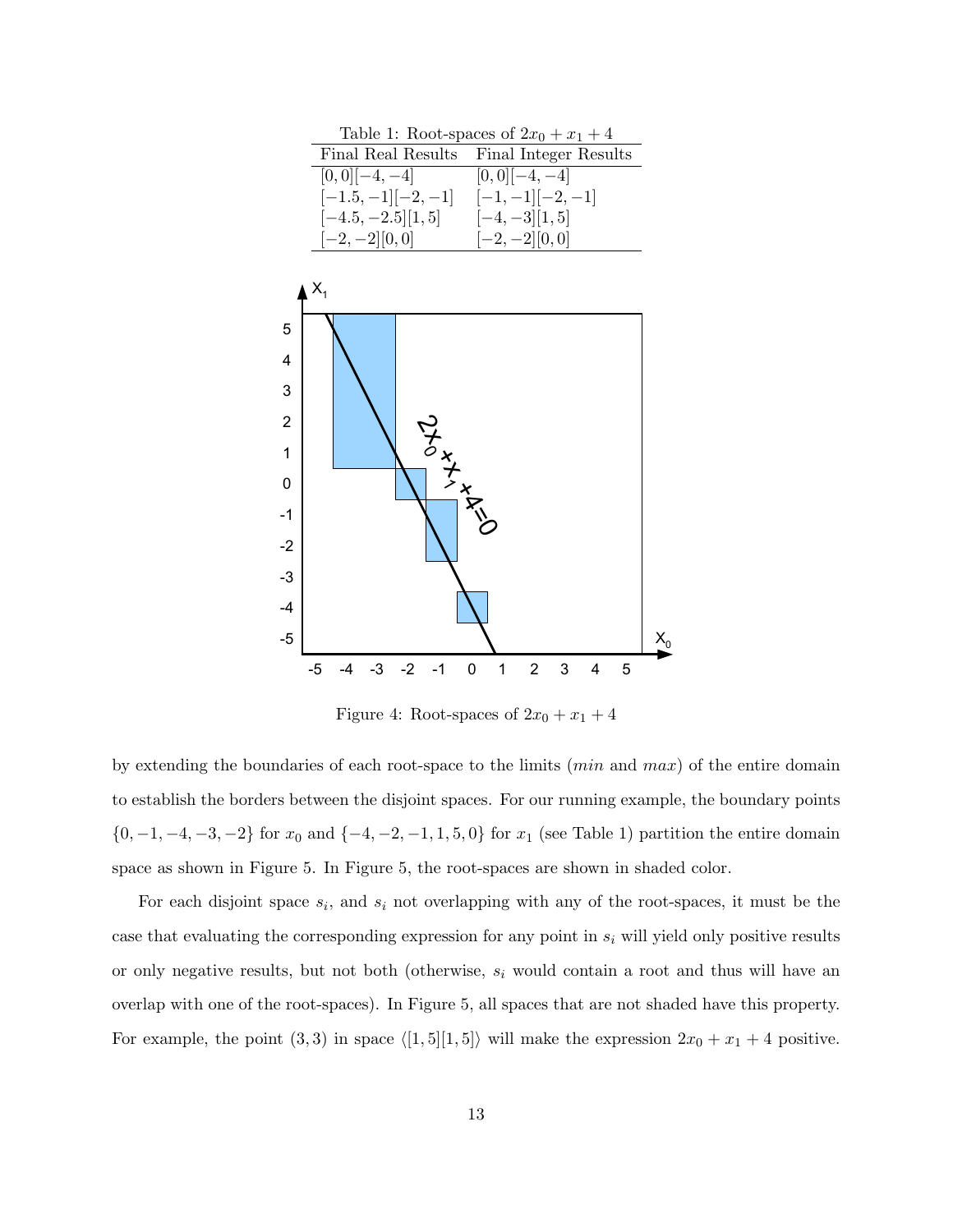

Figure 5: Partitioned Spaces for  $2x_0 + x_1 + 4$ 

Furthermore, this is true for all the points in space  $\langle [1, 5][1, 5]\rangle$ .

#### 4.3 Evaluation

After partitioning the domain space, each disjoint space  $s_i$ , and  $s_i$  not overlapping with any of the root-spaces, can be evaluated separately. This is done by picking an arbitrary point in  $s_i$  and evaluating the *simple condition C*. This will yield either a *true* or a *false* result. Accordingly, space  $s_i$  can be marked as *true* or *false*. For a disjoint space  $s_j$ , and  $s_j$  overlapping with one of the root-spaces, such evaluation can not be performed, therefore,  $s_j$  must be marked as unknown. For example, evaluating  $2x_0 + x_1 + 4 > 0$  with the arbitrary point  $(3,3)$  in space  $\langle [1,5], [1,5] \rangle$ yields a true value, thus, the entire space  $\langle [1, 5], [1, 5] \rangle$  is marked as true (see Figure 6). Conversely, evaluating  $2x_0 + x_1 + 4 > 0$  with the arbitrary point  $(-3, -2)$  in space  $\langle [-4, -3], [-2, -1] \rangle$  yields a *false* value, thus, the entire space  $\langle [-4, -3], [-2, -1] \rangle$  is marked as *false* (see Figure 6).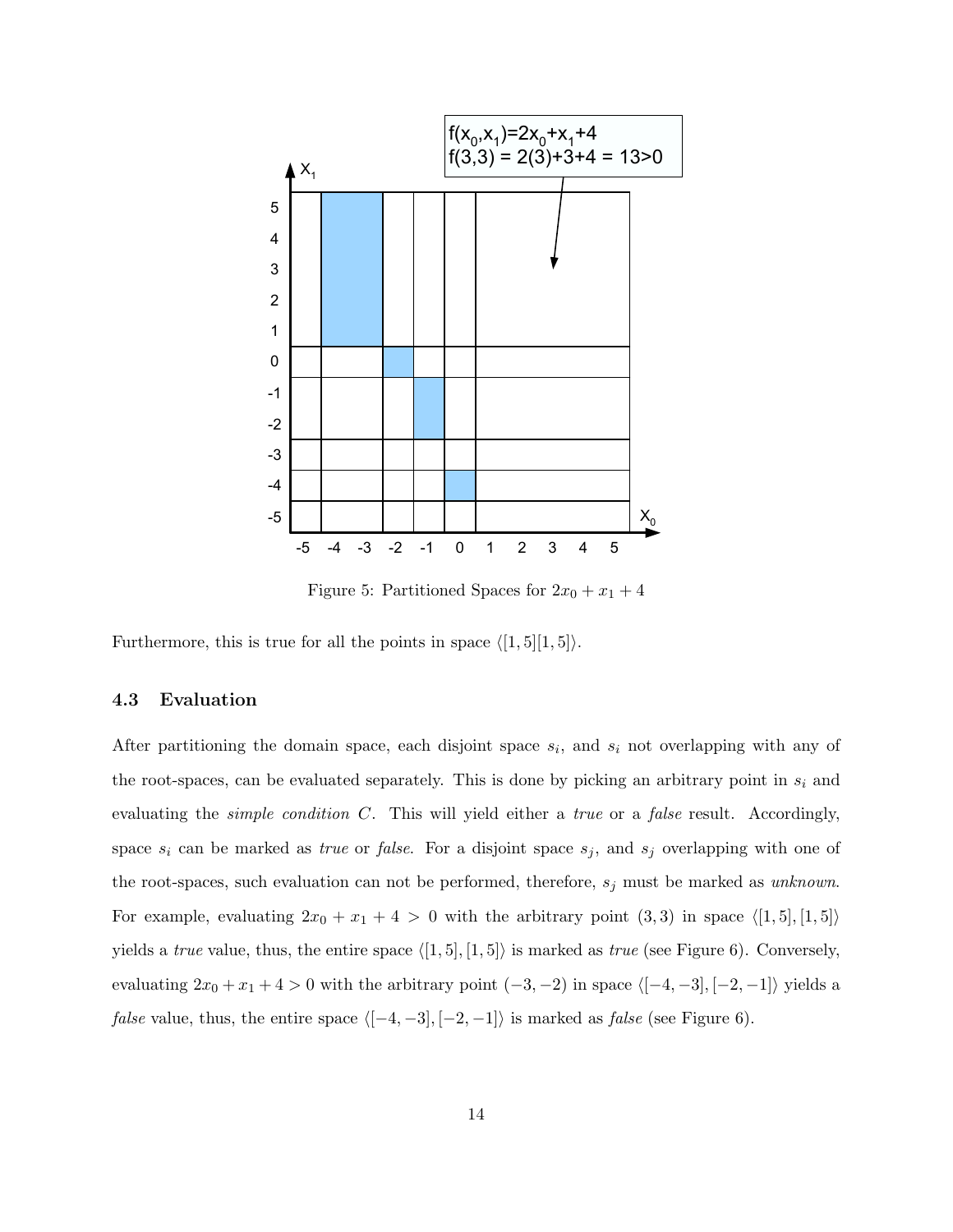

Figure 6: Evaluated Subspaces for  $2x_0 + x_1 + 4 > 0$ 

#### 4.4 Merging

When two *n*-dimensional spaces have the same truth value and share  $n - 1$  common borders, then these two spaces can be merged. For example, in Figure 6, space  $([-1, -1], [0, 0])$  and  $\langle [-1, -1], [1, 5] \rangle$  share the common border  $[-1, -1]$  and thus can be merged into a single space  $\langle [-1, -1], [0, 5] \rangle.$ 

In our proposed technique (i.e., Figure 3), the overall running time is bounded by the running time of the merging step. Given k disjoint n-dimensional spaces, a brute-force approach can be used to solve the merging problem. To do so, we take each pair of spaces (i.e.,  $O(k^2)$ ) and look for  $n-1$  common borders (i.e.,  $O(n)$ ), for a total cost of  $O(k^2 \times n)$ . Here, in the worst case, one pair of spaces may be merged, reducing the total number of spaces to  $k - 1$ . Then, the process repeats, k times, until a single space remains. Thus, the total running time takes  $O(k^3 \times n)$ . The dimensionality n is the number of variables in the *simple condition* and is usually small (e.g., less than 8) for manually written programs. Hence, the effective running time of the brute-force merging algorithm is  $O(k^3)$ .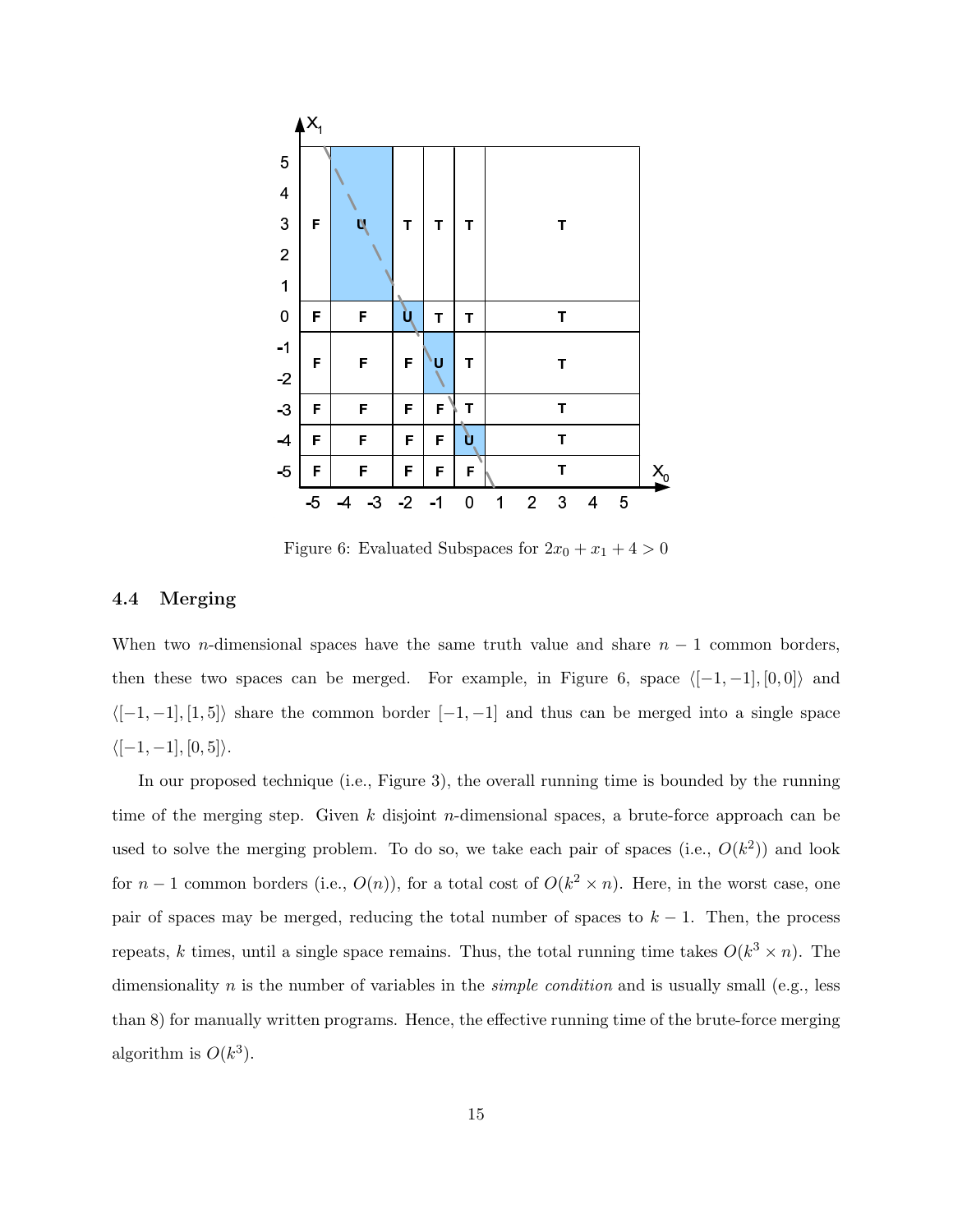Alternatively, we can use a divide-and-conquer heuristic to do this in  $O(k^2)$ . The idea is to sub divide the k disjoint sets into two equal clusters and recursively merge each cluster. In turn, each of these two clusters will be broken further, until the size of the cluster is less than or equal to two. There are exactly  $O(k/2) = O(k)$  such leaf clusters, and, merging a leaf cluster takes  $O(1)$ , for a total of  $O(k)$ . The above procedure would, in the worst case, merge a single pair during each iteration, reducing the total number of clusters to  $k - 1$ . Repeating, as long as some clusters have merged, would take  $O(k)$  iterations. Thus, the final run time is bounded by  $O(k^2)$ .

Figure 7 shows the result of merge operation on Figure 6.



Figure 7: Merged Spaces for  $2x_0 + x_1 + 4 > 0$ 

## 5 Domain Space Partitioning for Complex Condition

Our overall strategy for solving the domain space partitioning problem for complex conditions is depicted in Figure 8. The steps involved include parsing, evaluating leaf nodes, and domain space propagation/merging. These steps will be described in detail in the following sections.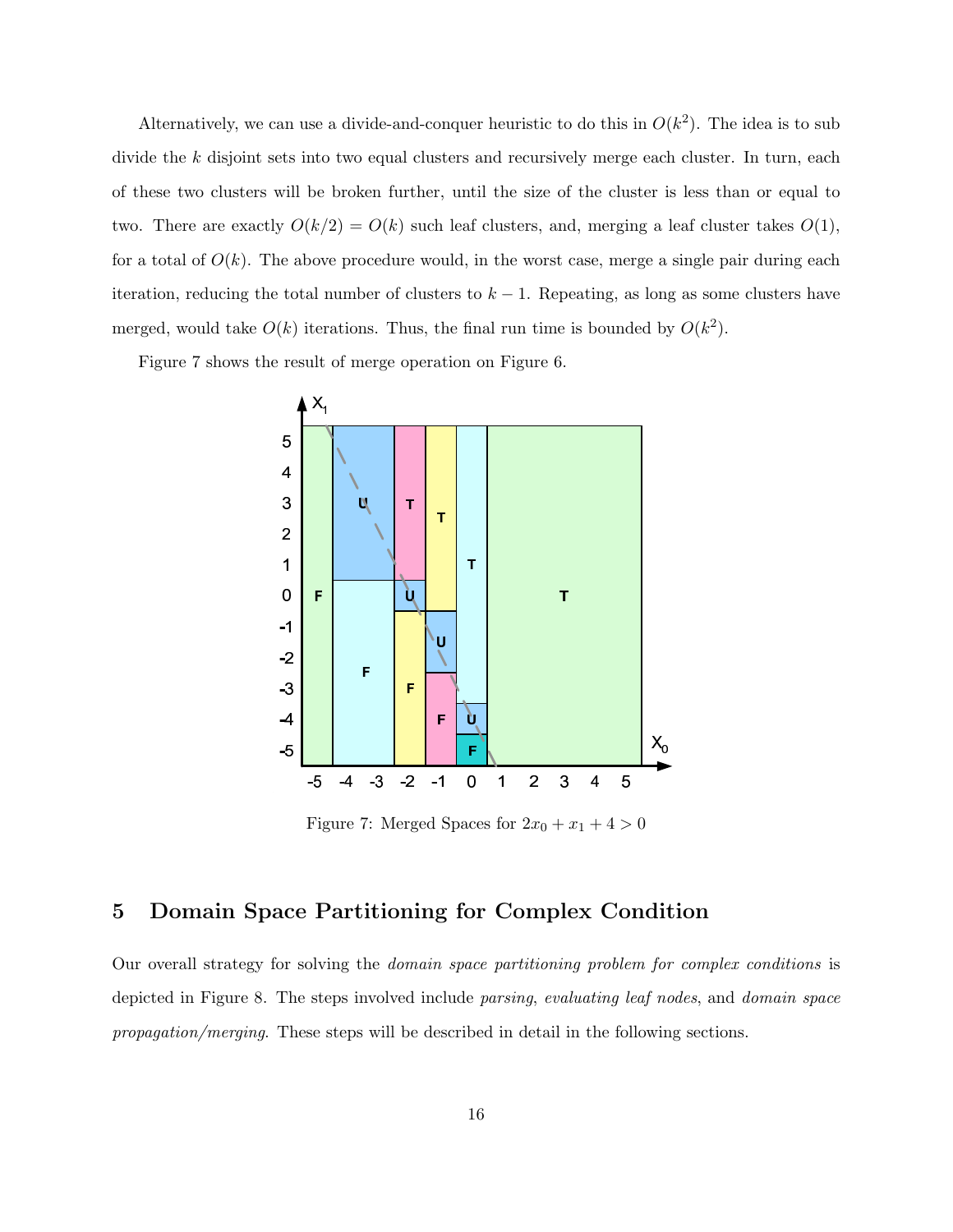

Figure 8: Solution Strategy for Domain Space Partitioning for Complex Condition

#### 5.1 Parsing

To capture a *complex condition*, we use a DAG representation with internal nodes of types  $(\&\&\,, \|, \cdot)$ and leaf nodes of type *simple conditions*. As mentioned in Section 3, the *simple condition* is captured as a multi-variable polynomial ROP 0. As a running example, consider the complex condition  $(2 \times x_0 + x_1 + 4 > 0)$  || ( $(x_0 - 2 < 0)$  && ! $(x_1 - 3 > 0)$ ) and its DAG representation shown in Figure 9.

#### 5.2 Evaluating Leaf Nodes

Each leaf node in the DAG representation is a simple condition and is evaluated as outlined in section 4. Specifically, each leaf node in the DAG representation corresponds to one instance of the domain space partitioning problem for simple conditions. Figure 10 shows the partitioned domain spaces for the leaf nodes of our running example.

#### 5.3 Domain Space Propagation and Merging

After computing the partitioned domain spaces for leaf nodes, merging of these domain spaces is performed according to the rules listed in Figure 11. These rules define how two sets of domain spaces are combined under the logical operators  $(\&\&\,,\,|,\,!)$ .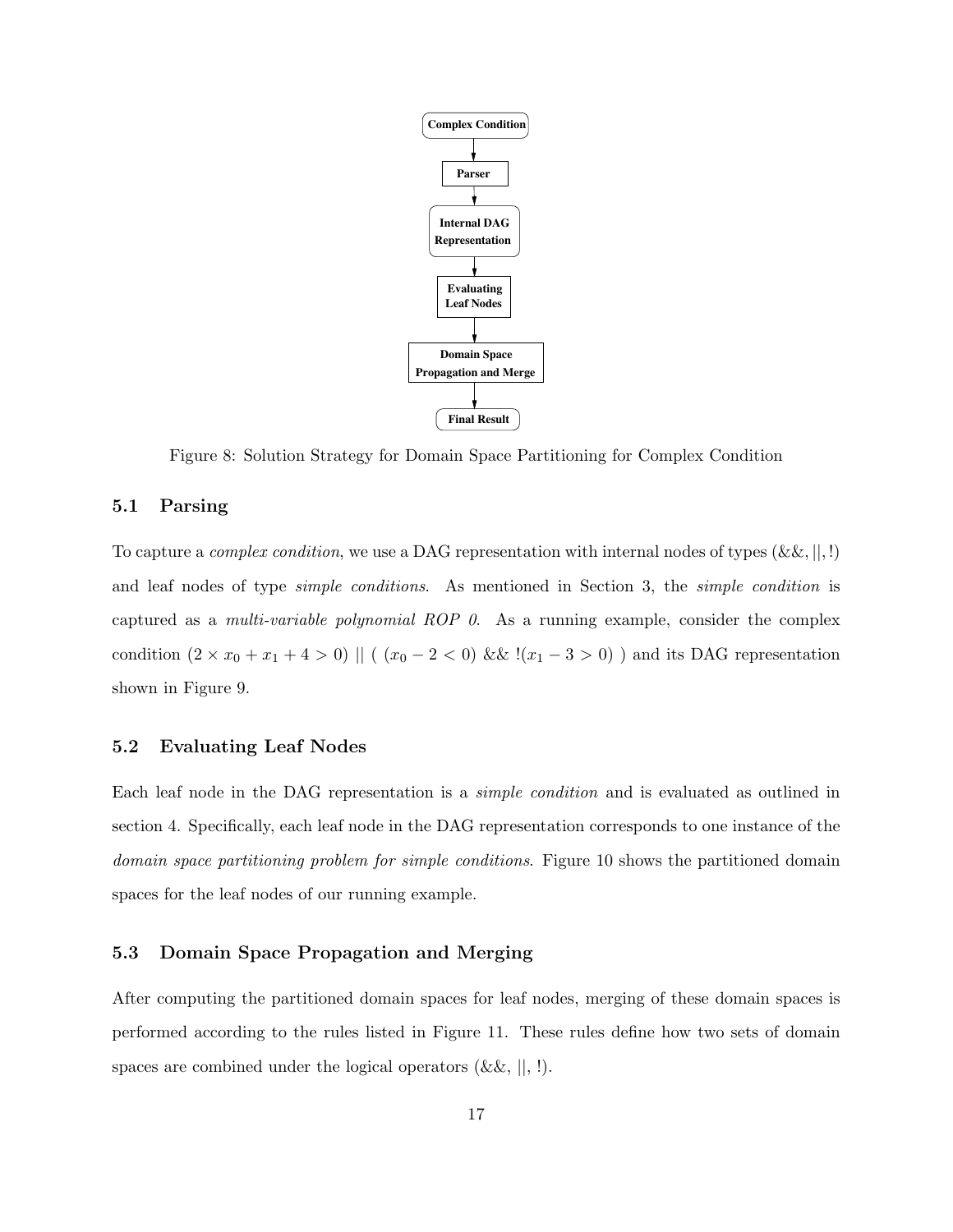

Figure 9: The DAG Representation

For the logical not operator (!), the truth value of a space marked as true or false is inverted. A space marked as unknown is unchanged. Figure 12 shows the DAG representation after applying logical not operator (!) to the  $(x_1 - 3 > 0)$  leaf node.

For the logical *and* operator  $(k \& k)$ , the merging is performed on those spaces that have an overlap region. Let us assume  $L$  and  $R$  are two partitioned domain spaces. Let us further assume that  $s_l \in L$  and  $s_r \in R$  are two overlapping spaces in those domains. If space  $s_p$  is the overlapping space between  $s_l$  and  $s_r$ , then  $s_p$  will be added to the result of the logical and. The truth value of  $s_p$  is computed using the merge rules given in Figure 11. This procedure is shown in Algorithm 2. Figure 13 shows an example of the logical and merging of two partitioned domain spaces. In Figure 13, two spaces  $s_{l1}$  and  $s_{r1}$  are overlapping and their overlap is space  $s_{p1}$ , with its truth value set to *false*. In the same way, the overlap of two spaces  $s_{l1}$  and  $s_{r2}$  is space  $s_{p2}$ , with its truth value set to true.

Algorithm 2, with two nested for loops, has  $O(N^2)$  running time. To improve on this algorithm, instead of comparing all the pairs of spaces in each domain space to see if they are overlapped or not, we use the R-tree data structure [12] to make the search job faster. An R-tree as defined in [12] is a height-balanced tree suitable for handling spatial data in multidimensional spaces. Figure 14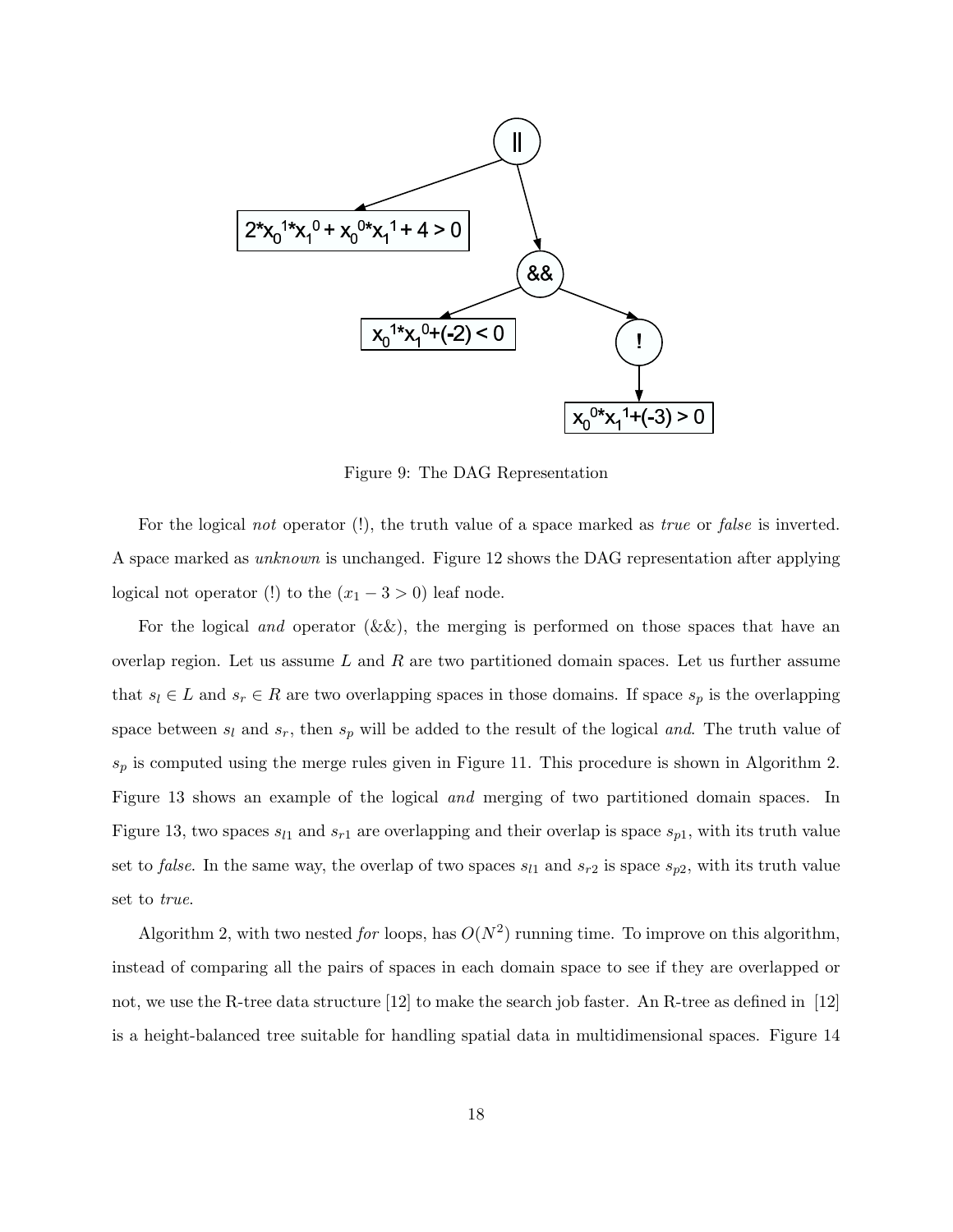

Figure 10: Partitioned Domain Spaces for Leaf Nodes

shows a partitioned domain space and the way it is represented using the R-tree structure.

Algorithm 3 uses the R-tree data structure to make Algorithm 2 faster. Specifically, Algorithm 3 uses an R-tree representation of the domain spaces to efficiently find all overlapping regions. The running time of Algorithm 3 is  $O(N \times log(N)).$ 

Finally, the logical or operator can be performed in a way similar to the logical and operator outlined above.

Using the *not* logical operator and the merge algorithms for logical operations and and or, the DAG representation is recursively merged in a bottom-up traversal. Figure 15 shows the result of merging the spaces of Figure 10 in three steps. Figure  $15(a)$  shows the initial state after evaluating the leaf nodes, Figure 15(b) shows the result after applying the ! operator and Figure 15(c) and Figure 15(d) show the result after merging using  $\&\&$  and  $\parallel$  operators.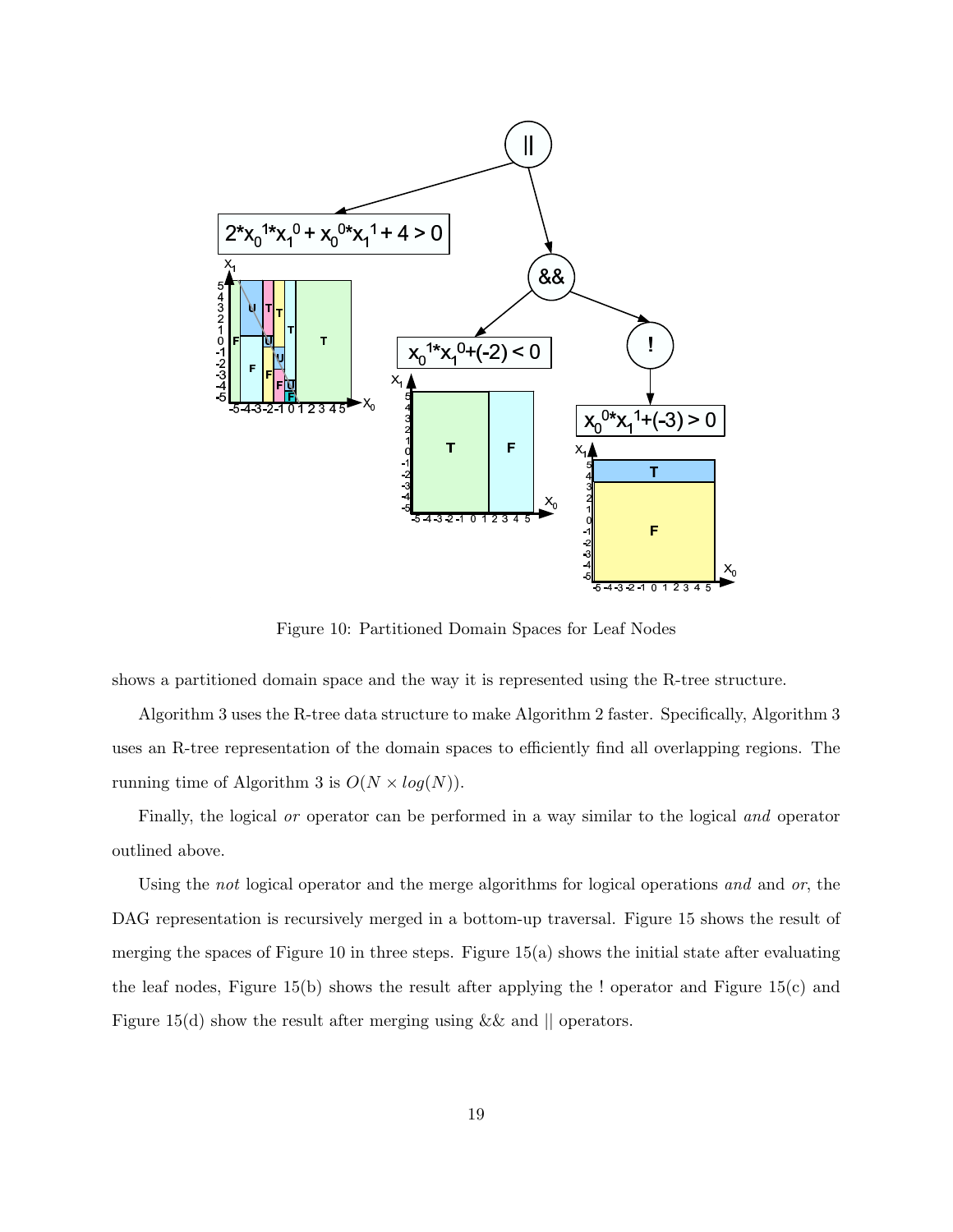Algorithm 2 Logical-AND Space Merging-Exhaustive Method

- 1: **Input:** Partitioned domain spaces  $S_l$  and  $S_r$
- 2: **Output:** Merged domain space  $S_p$
- 3: for all spaces  $l \in S_l$  do
- 4: for all spaces  $r \in S_r$  do
- 5:  $p \leftarrow l \cap r$  {Compute the intersection of the two subspaces}
- 6: if  $(p \neq \phi)$  then
- 7:  $p.truth \leftarrow f_{mergerules}(l.truth, r.truth)$  {See Figure 11}
- 8:  $S_p.push(p)$
- 9: end if
- 10: end for
- 11: end for
- 12:  $S_p.merge()$
- 13: return S<sup>p</sup>

| <b>Algorithm 3</b> Logical-AND Space Merging-Using R-tree |  |  |  |
|-----------------------------------------------------------|--|--|--|
|-----------------------------------------------------------|--|--|--|

- 1: **Input:** Partitioned domain spaces  $S_l$  and  $S_r$
- 2: **Output:** Merged domain space  $S_p$
- 3:  $rT =$  make an R-tree using  $S_r$
- 4: for all spaces  $l \in S_l$  do
- 5: overlappedRegion  $= rT.$ overlap(l)
- 6: for all spaces  $o \in overlappedRegion$  do
- 7:  $p \leftarrow l \cap o$  {Compute the intersection of the two subspaces}
- 8:  $p.truth \leftarrow f_{mergerules}(l.truth, o.truth)$  {See Figure 11}
- 9:  $S_p.push(p)$
- 10: end for
- 11: end for
- 12:  $S_p.merge()$
- 13: return  $S_p$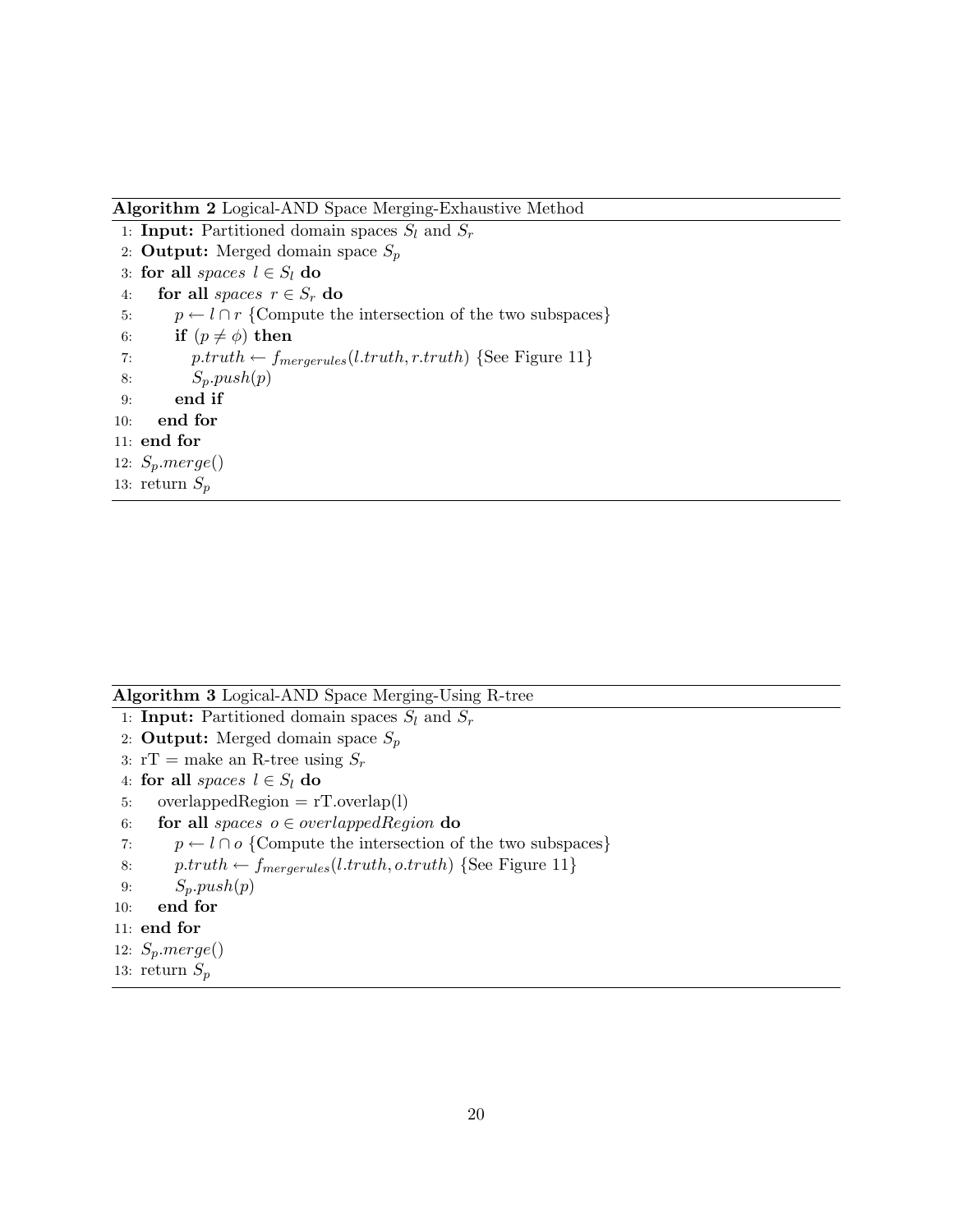

Figure 11: Merge Rules for Operators &&, ||, !



Figure 12: Applying Logical Not Operator (!) to Leaf Nodes

## 6 Experiments

We tested our tool, using two different approaches. In the first approach we picked some random simple and complex conditions from Mediabench [15] applications. In the second approach we evaluated our tool using some synthetic examples with more aggressive combination of supported arithmetic and logical operators. The results of these two sets of experiments are in the following subsections: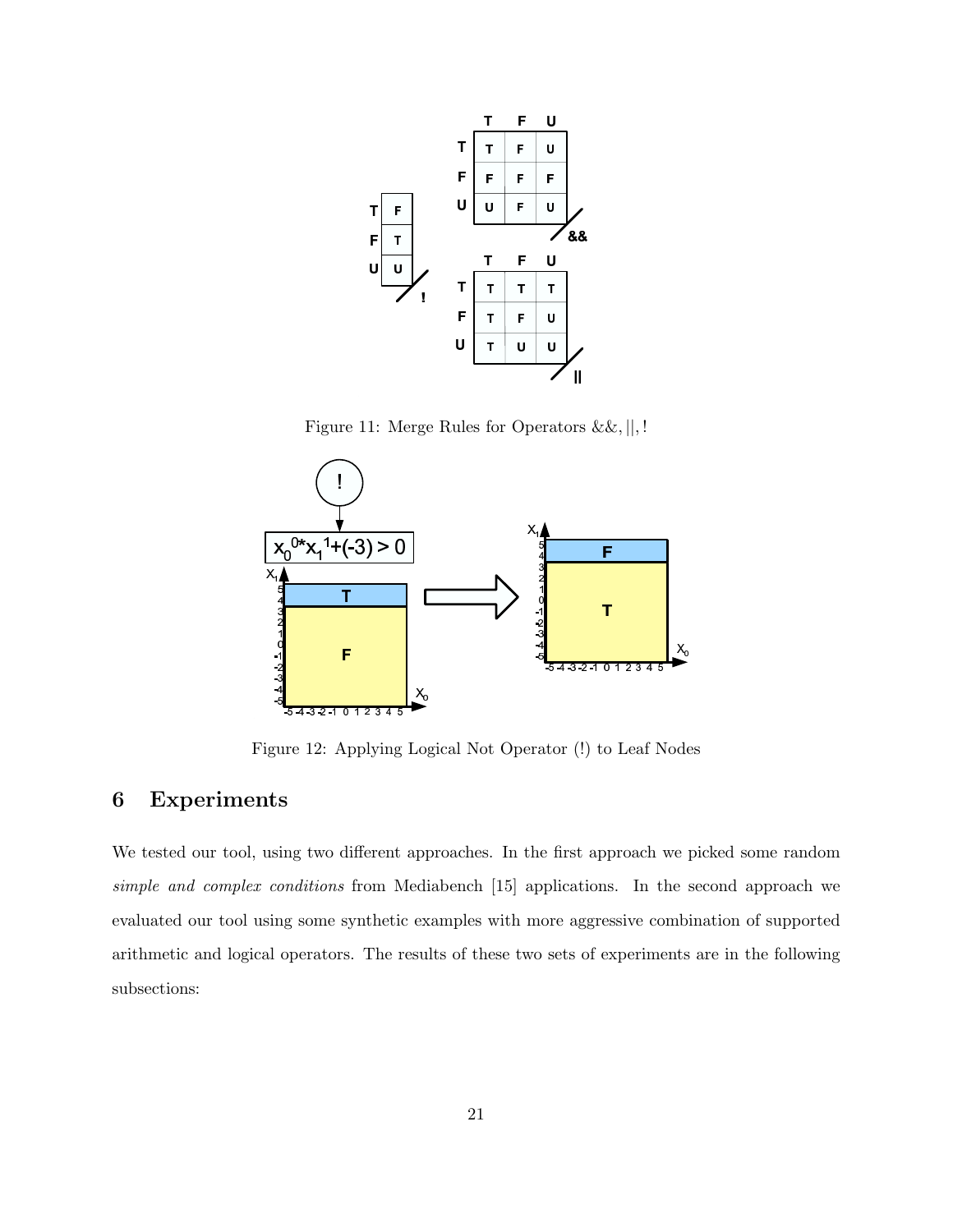

Figure 13: Applying Logical And Operator (&&) to Leaf Nodes



Figure 14: Partitioned Domain Space Representation Using R-tree

#### 6.1 Mediabench Examples

In our first set of experiments, we randomly selected a number of *simple and complex conditions* from Mediabench applications [15]. Table 2 gives some basic statistics for the selected conditions, namely, the total number of *simple and complex conditions* (#Exp), average number of variables per condition (Avg. #Var), average number of arithmetic operations per condition (Avg. #Arith), average number of logical operations per condition (Avg. #Logic), and the average CPU time for evaluating a condition (Time) .

Table 3 shows the ratio of truth values for Mediabench examples, as computed by our technique. On the average, about 92.7% of the whole domain of each condition is evaluated to true or false and about 7.30% is evaluated to unknown. Note that, the portion of the domain space that is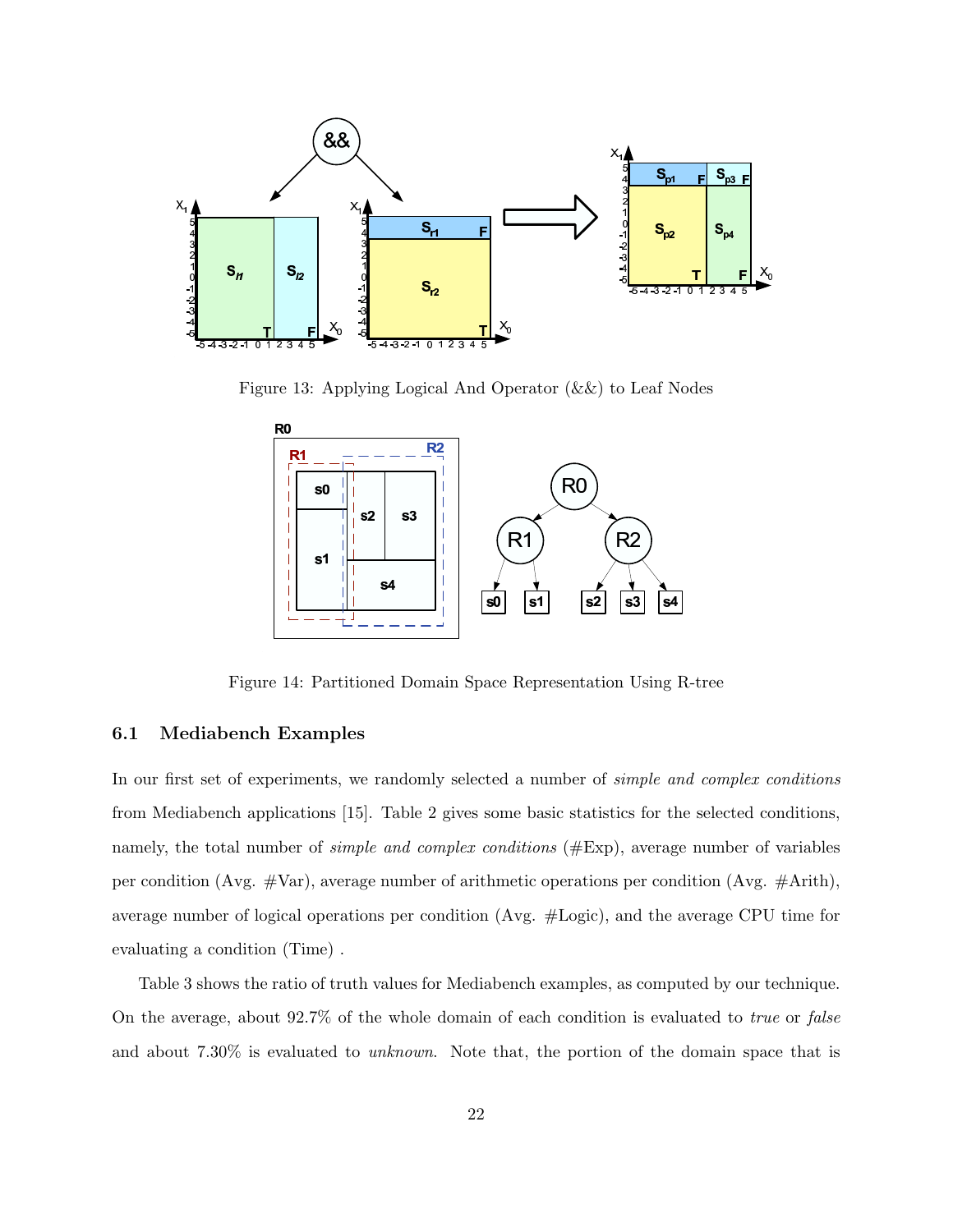evaluated to *true* or *false* (i.e., 92.7%), represent the amount of pruning (with respect to evaluating the condition for all possible domain values) achieved by our algorithm. Conversely, the portion of the domain space that is evaluated to *unknown* (i.e.,  $7.30\%$ ) would require exhaustive evaluation to resolve the truth value of the condition.

| Benchmark     | #Exp | Avg.           | Avg.             | Avg.   | Time (ms) |
|---------------|------|----------------|------------------|--------|-----------|
|               |      | $\#\text{Var}$ | $\#\text{Arith}$ | #Logic |           |
| ADPCM         | 22   | 1.23           | 0.68             | 0.45   | 0.454545  |
| <b>EPIC</b>   | 86   | 1.25           | 0.55             | 0.38   | 1.046510  |
| G721          | 47   | 1.34           | 1.97             | 1.59   | 4.255320  |
| GHSTSCR.      | 14   | 3              | 1.71             | 2.07   | 3.571430  |
| GSM           | 29   | 1.24           | 1.65             | 1.41   | 1.034480  |
| JPEG.         | 32   | $1.5\,$        | 2.31             | 1.59   | 1.875000  |
| MPG-DEC       | 11   | 1.54           | $\overline{2}$   | 1.36   | 0.909091  |
| MPG-ENC       | 12   | 2.75           | 2.58             | 2.08   | 4.166670  |
| <b>PEGWIT</b> | 15   | 1.33           | 2.86             | 2.6    | 1.333330  |
| PGP           | 14   | 1.92           | 2.42             | 3.35   | 5.000000  |
| <b>RASTA</b>  | 15   | 2.11           | 2.33             | 2.33   | 3.333330  |

Table 2: Operation Complexity for Mediabench Applications.

Table 3: Results for Mediabench Applications

| Benchmark | True $(\%)$ | False $(\%)$ | Unknown $(\%)$ |
|-----------|-------------|--------------|----------------|
| ADPCM     | 23.8636     | 73.8636      | 2.27273        |
| EPIC      | 54.3605     | 38.6628      | 6.97674        |
| G721      | 25.0002     | 71.8082      | 3.19156        |
| GHSTSCR.  | 28.5714     | 53.1250      | 18.3036        |
| GSM       | 13.7933     | 81.0343      | 5.17241        |
| JPEG.     | 15.6250     | 76.5625      | 7.81250        |
| MPG-DEC   | 27.2727     | 63.6364      | 9.09090        |
| MPG-ENC   | 23.6197     | 54.5747      | 21.8055        |
| PEGWIT    | 9.72228     | 86.6666      | 3.61111        |
| PGP       | 21.4286     | 78.5714      | 0.00000        |
| RASTA     | 15.2778     | 81.9444      | 2.77778        |

#### 6.2 Synthetic Examples

In our second set of experiments, we evaluated our tool using some synthetic examples with more aggressive combination of supported arithmetic operators. We generated a total of 500 synthetic single and complex conditions, of those, a partial list is presented in Table 4 and Table 5. Table 4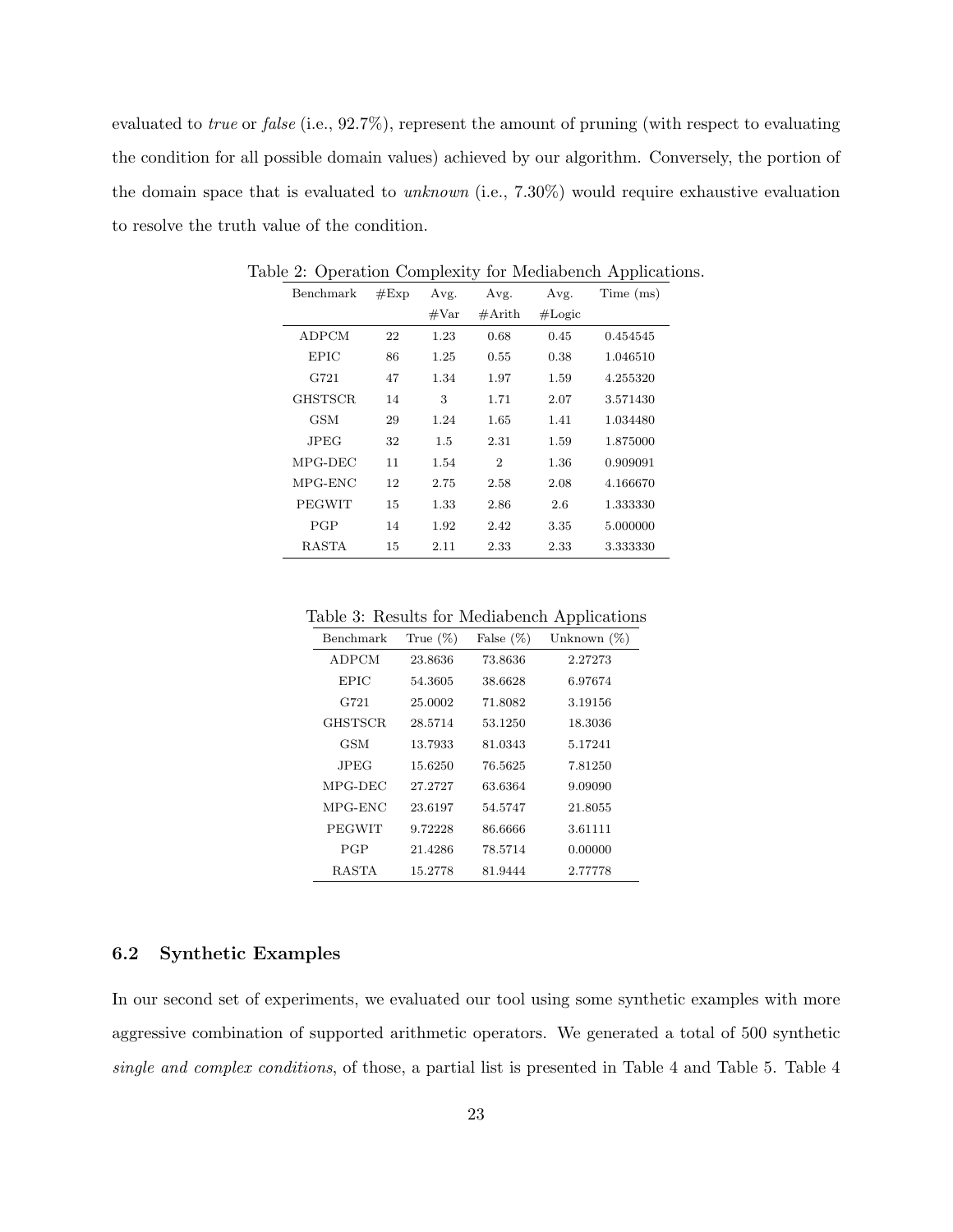| <i>Simple Condition</i>                         | #Spaces | Time (sec) |
|-------------------------------------------------|---------|------------|
| $(x0 + x1 + x2 == 100)$                         | 441     | 0.05       |
| $(x0 * x1 + x2 < 100)$                          | 326     | 0.02       |
| $(x0 * x0 + x1 * x1 * x2 < 100)$                | 298     | 0.02       |
| $(x0 * x0 * x1 * x2 + x0 < 100)$                | 248     | 0.01       |
| $(x0 * x0 * x1 * x2 == 100)$                    | 114     | 0          |
| $(x0 * x0 * x1 * x1 + x2 == 100)$               | 76      | 0.01       |
| $(x0 + x1 + x2 + x3 == 100)$                    | 7158    | 1.58       |
| $((x0 * x0) + (x1 * x2) + x3 == 100)$           | 5341    | 1.34       |
| $(x0 * x0 + x1 * x1 + x2 + x3 < 100)$           | 4597    | 2.35       |
| $(x0 * x1 * x2 + x3 < 100)$                     | 3209    | 0.74       |
| $(x0 * x1 * x2 * x3 < 100)$                     | 2036    | 0.21       |
| $(x0 * x1 + x2 * x3 == 100)$                    | 1296    | 0.16       |
| $(x0 * x0 * x1 * x1 + x2 * x3 == 100)$          | 678     | 0.08       |
| $(x0 * x0 * x1 * x1 * x2 * x3 == 100)$          | 345     | 0.05       |
| $(x0 + x1 + x2 + x3 + x4 == 100)$               | 171975  | 95.58      |
| $(x0 * x1 * x2 + x3 + x4 < 100)$                | 97802   | 47.99      |
| $((x0 * x0 * x1 * x2) + x3 + x4 == 100)$        | 84499   | 42.14      |
| $((x0 * x0) + (x1 * x1) + x2 + x3 + x4 == 100)$ | 63296   | 144.97     |
| $((x0 * x0) + (x1 * x2 * x3 * x4) < 100)$       | 38456   | 10.72      |
| $((x0 * x0) + (x1 * x2) + (x3 * x4) < 100)$     | 24057   | 10.02      |
| $(x0 * x0 * x1) + (x2 * x3 * x4) < 100$         | 10616   | 2.63       |
| $(x0 * x0 * x1 * x1 * x2 * x3 * x4 < 100)$      | 6336    | 1.1        |
| $((x0 * x0 * x1 * x1) + x2 + x3 + x4 < 100)$    | 3272    | 1.29       |

Table 4: Partial List of Synthetic Simple Condition Examples

and Table 5 give some basic statistics for the synthetic *simple and complex conditions*, namely, the actual example ( $Single/Complex Condition$ ), the generated number of unmerged spaces (#Spaces), and the CPU time for evaluating the synthetic *single or complex condition* (Time). In our strategy for generating these examples, we considered the number of variables ranging from 1 to 5, the number of arithmetic operations  $(+, -, \times)$  from 1 to 5, the number of relational operators from 2 to 3 and the number of logical operators from 1 to 2.

Figure 16 and Figure 17 show the CPU time for running our algorithm on those simple condition examples with four or five variables.

Figure 18 to Figure 21 show the CPU time for running our algorithm on those complex condition examples with 3 or 4 variables, 2 or 3 relational operators and 1 or 2 logical operators. Our results show that the CPU time for running our algorithm is proportional to the number of spaces into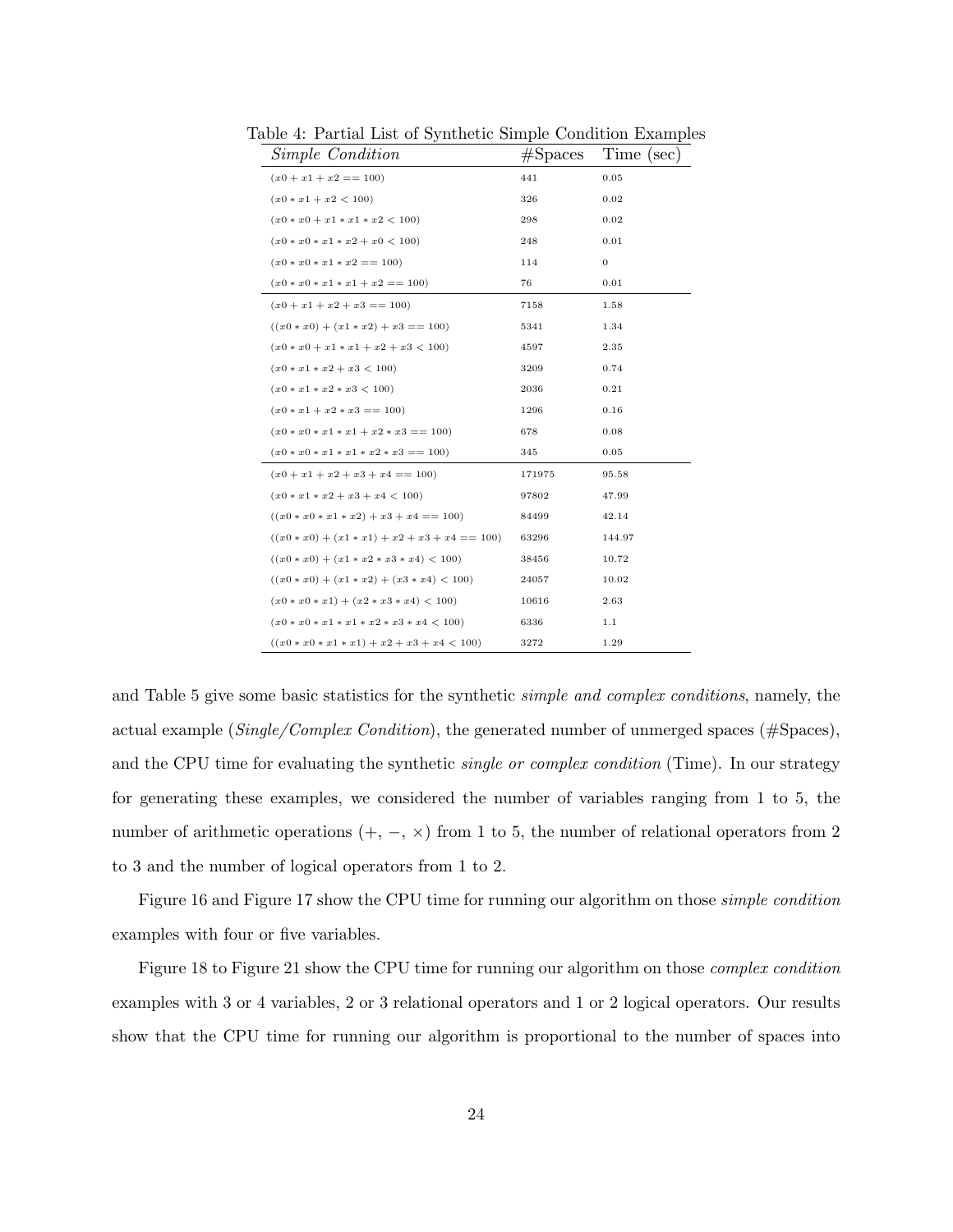which the domain of the condition that is being evaluated is partitioned.

## 7 Conclusion

In this paper we have proposed a method for solving the expression equivalence problem using partial evaluation. In our method, we used interval analysis to substantially prune the domain space of arithmetic expressions (and conditional expressions) and limited the evaluation effort to a sufficiently small number of minimally sized spaces within the domain of the expression. Then, we extend the technique to incorporate arbitrary use of logic operators and, or, and not within arithmetic expressions. Our results show that the proposed method is fast enough to be of use in practice.

### References

- [1] A. Aho, R. Sethi, and J. Ullman. Compilers principles, techniques and tools. Addison Wesley, Reading, Massachusetts, 1988.
- [2] S.B. Akers. Binary decision diagrams. IEEE Transactions on Computers, 27(6):509-516, 1978.
- [3] R. Camposano. Path-based scheduling for synthesis. IEEE Transactions on Computer-Aided Design of Integrated Circuits and Systems, 10(1):85–93, 1991.
- [4] V. Chaiyakul, D. Gajski, and L. Ramachandran. High-level transformations for minimizing syntactic variances. In Design Automation Conference, June 1993.
- [5] N. Cheung, S. Parameswaran, J. Henkel, and J. Chan. Mince: matching instructions using combinational equivalence for extensible processor. In Conference on Design, Automation and Test in Europe, pages 1020–1025, 2004.
- [6] E.M. Clarke, K.L. McMillan, X. Zhao, M. Fujita, and J. Yang. Spectral transforms for large boolean functions with applications to technology mapping. In Design Automation Conference, June 1993.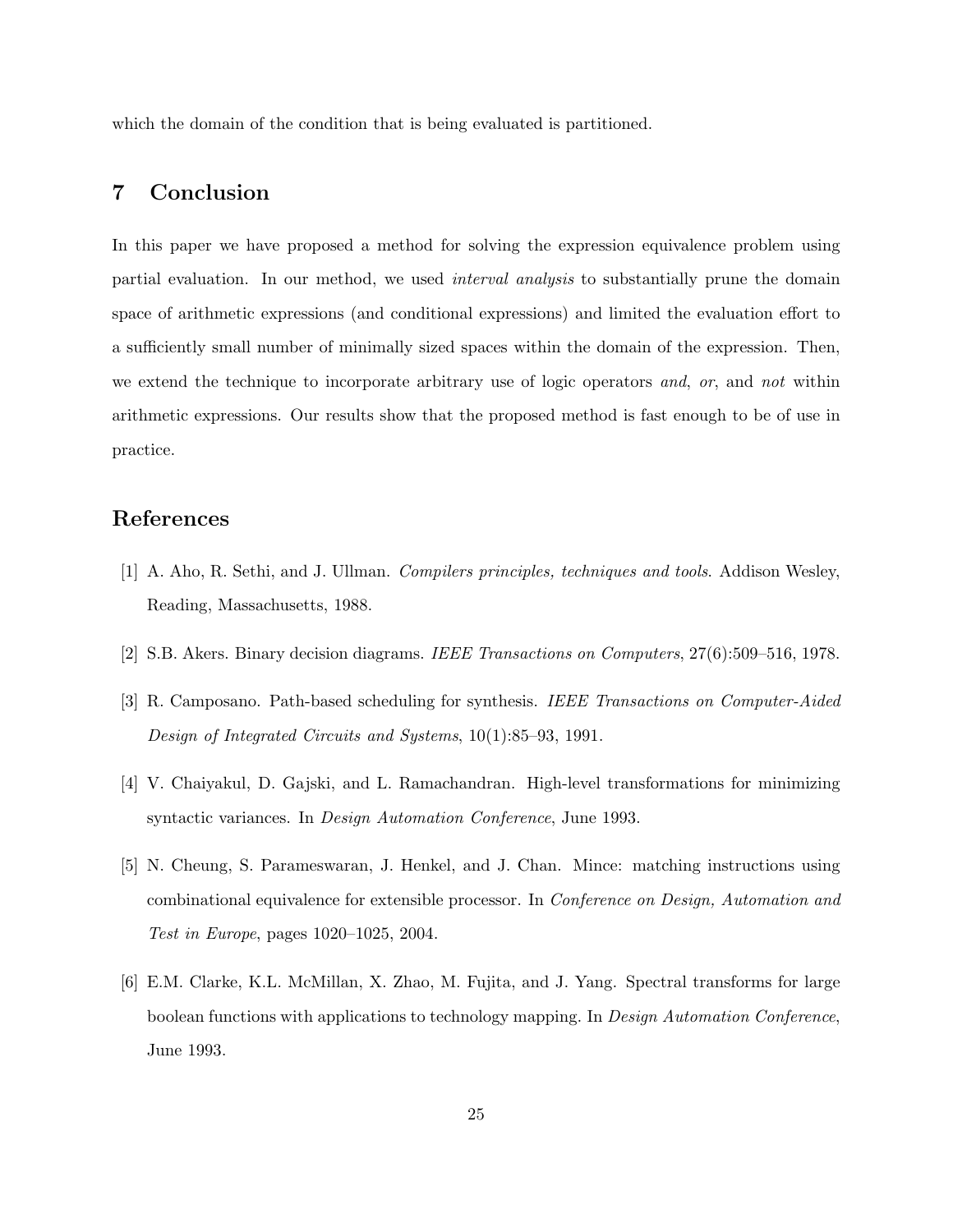- [7] N. Dershowitz. Rewrite systems. Handbook of Theoretical Computer Science, Elsevier Science Publishers, 1990.
- [8] P.J. Downey, R. Sethi, and R.E. Tarjan. Variations on the common subexpression problem. Journal of the ACM, 27(4):758–771, 1980.
- [9] R. Drechsler. Formal verification of circuits. Kluwer Academic Publishers, The Nederlands, 2000.
- [10] R. Drechsler. Advanced formal verification. Kluwer Academic Publisher, The Nederlands, 2004.
- [11] J. Ferrante and C.W. Rackoff. The computational complexity of logical theories. Lecture Notes in Mathematics, 718, 1979.
- [12] A. Guttman. R-trees: A dynamic index structure for spatial searching. In Proceedings of the 1984 ACM SIGMOD international conference on Management of data, pages 47 – 57, 1984.
- [13] S. Horeth and R. Drechsler. Formal verification of word-level specifications. In Conference on Design, Automation and Test in Europe, pages 52 – 58, 1999.
- [14] H.P. Juan, V. Chaiyakul, and D. D. Gajski. Condition graphs for high-quality behavioral synthesis. In International Conference on Computer-Aided Design, pages 170–174, 1994.
- [15] C. Lee, M. Potkonjak, and W.H. Mangione-Smith. Mediabench: A tool for evaluating and synthesizing multimedia and communicatons systems. In International Symposium on Microarchitecture, pages 330–335, 1997.
- [16] J. Li and R.K. Gupta. An algorithm to determine mutually exclusive operations in behavioral descriptions. In Conference on Design, Automation and Test in Europe, pages 457 – 465, 1998.
- [17] J. Li and R.K. Gupta. Hdl pre-synthesis optimizations using a tabular model. IEEE Transactions on Very Large Scale Integration Systems, 8(4):369–387, 2000.
- [18] G. De Micheli. Synthesis and optimization of digital circuits. McGraw Hill, Hightstown NJ, 1994.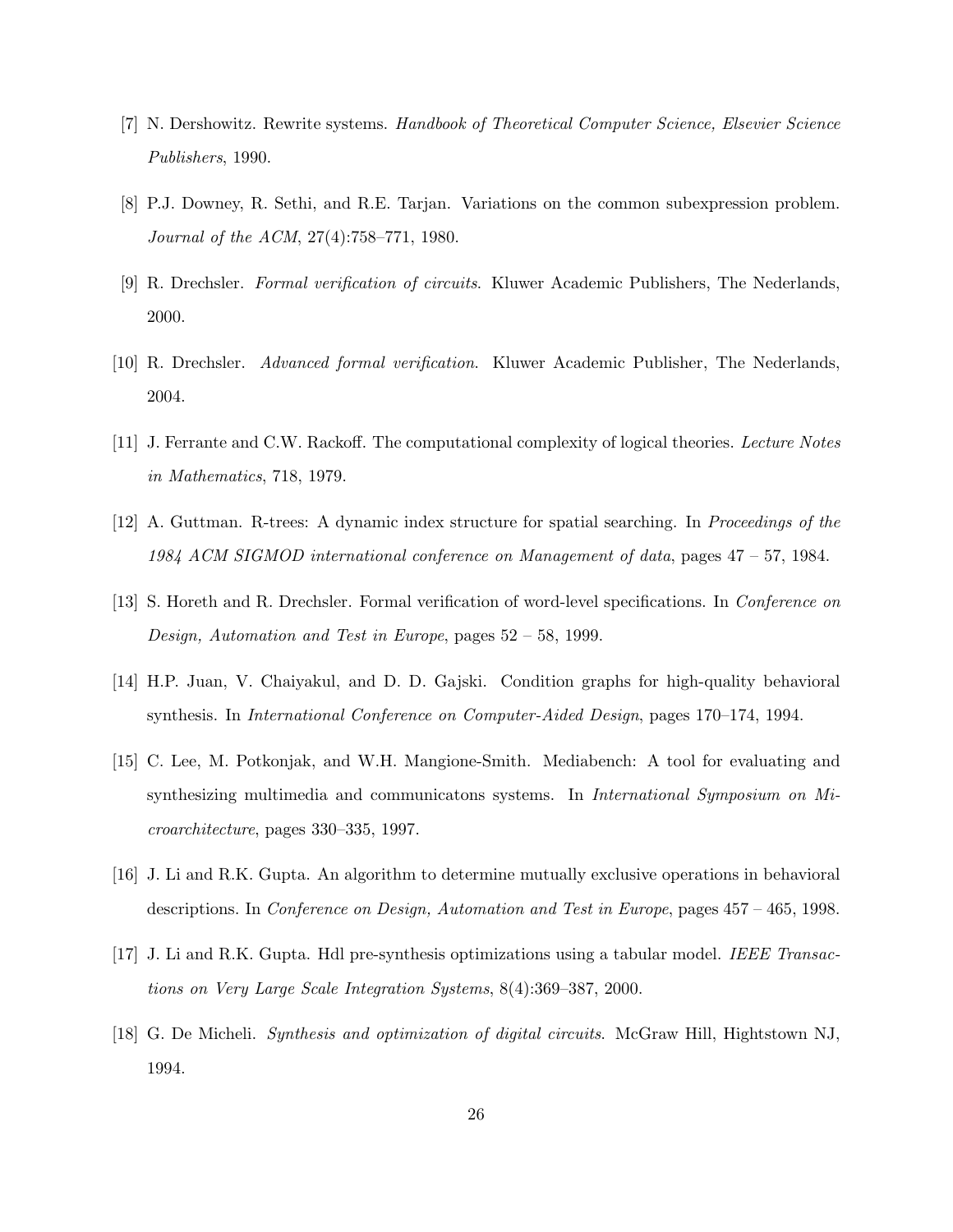- [19] R.E. Moore. Interval analysis. Prentice-Hall, Englewood Cliffs, N. J., 1966.
- [20] W. H. Press, S. A. Teukolsky, W. T. Vetterling, and B. P. Flannery. Numerical recipes in C. Cambridge University Press, University of Cambridge, 1992.
- [21] K. Wakabayashi and T. Yoshimura. A resource sharing and control synthesis method for conditional branches. In International Conference on Computer-Aided Design, pages 62–65, 1989.
- [22] Y. Xie and W. Wolf. Allocation and scheduling of conditional task graph in hardware/software co-synthesis. In Conference on Design, Automation and Test in Europe, pages 620–625, 2001.
- [23] Z. Zhou and W. Burleson. Equivalence checking of datapaths based on canonical arithmetic expressions. In Design Automation Conference, pages 546 – 551, 1995.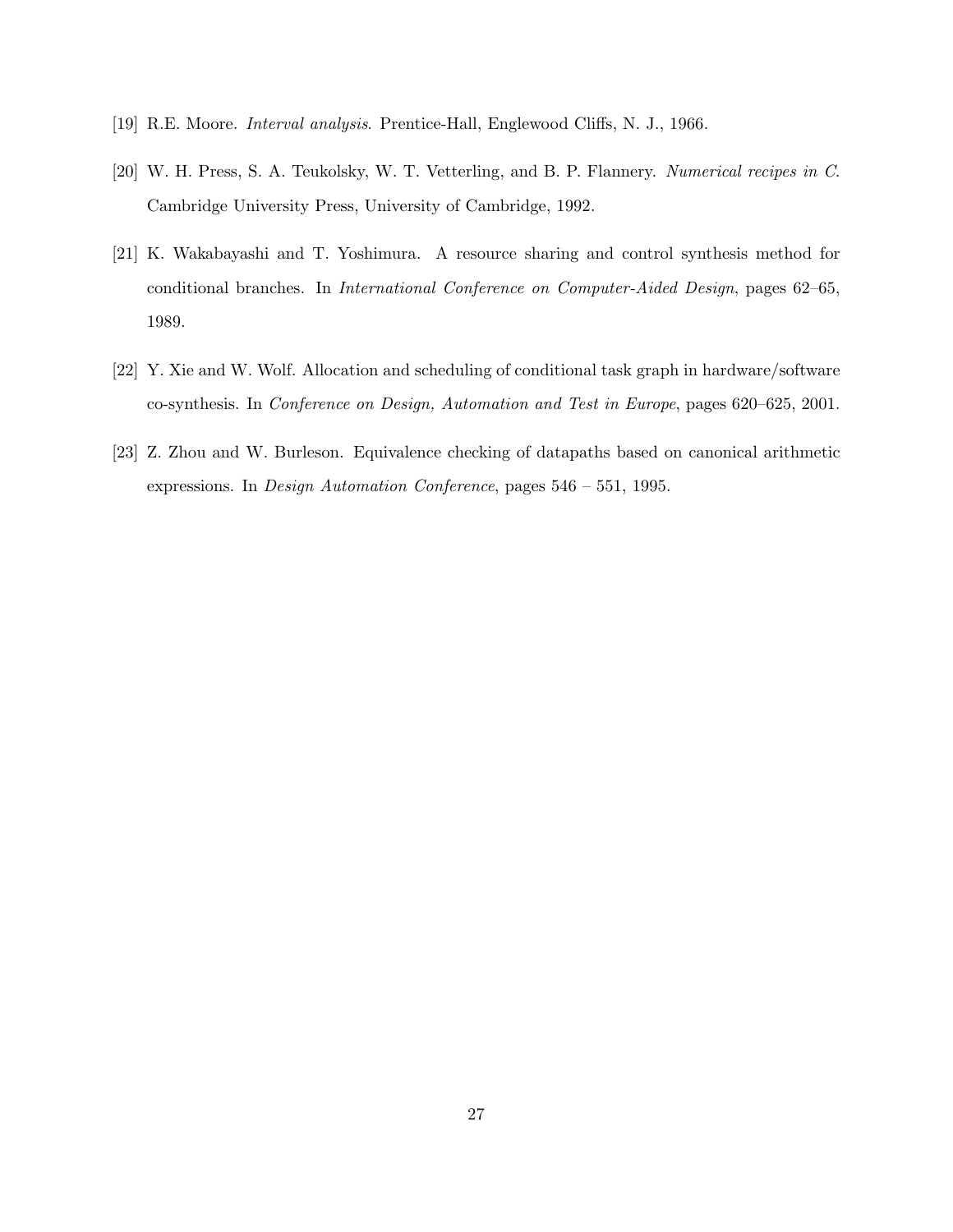

Figure 15: Merging and Propagation of Spaces for Figure 10: (a)- Initial State (b)- After Applying ! Operator (c)- After Merging Using && (d)- After Merging Using ||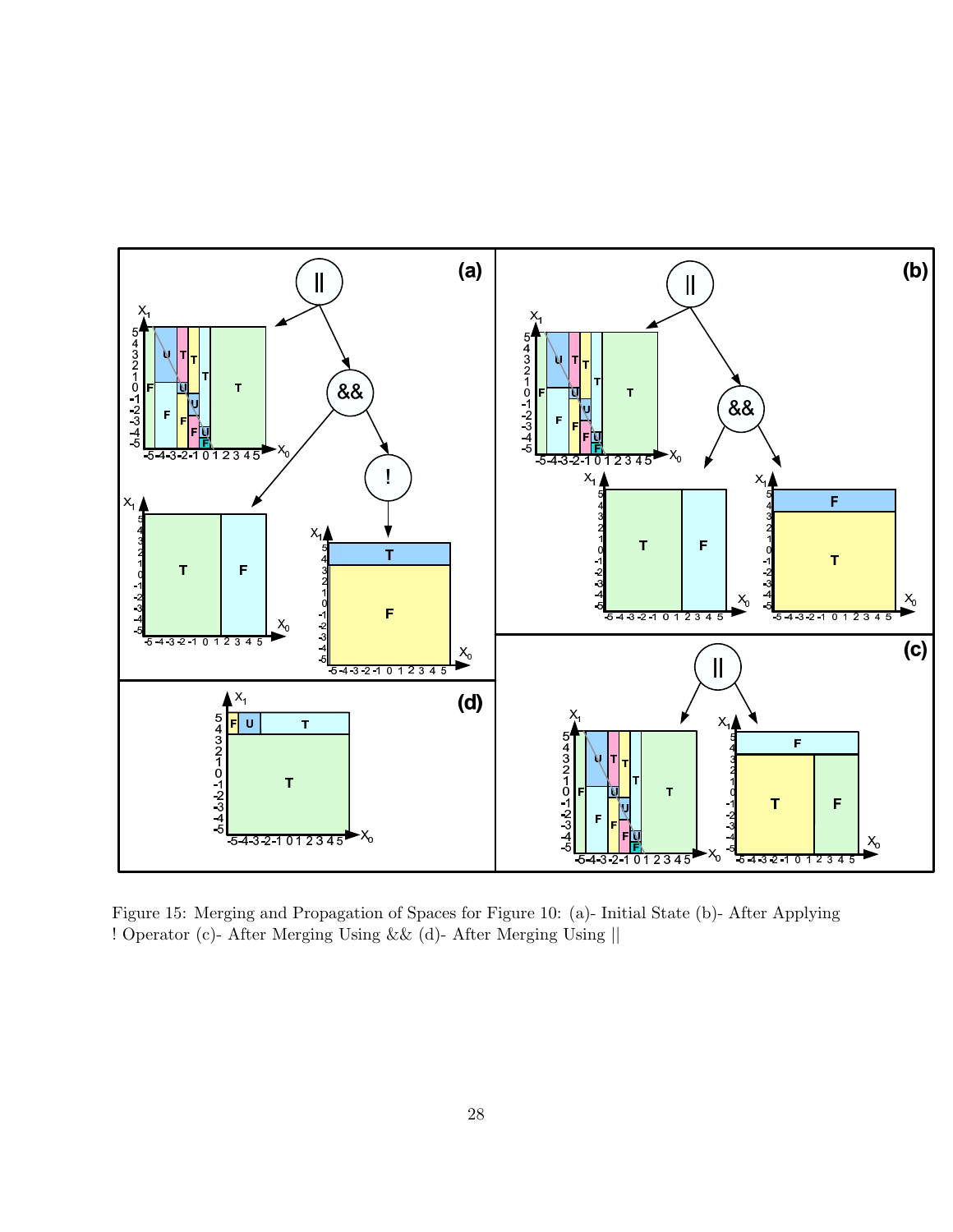| Complex Condition                                                                                | #Spaces | Time (sec) |
|--------------------------------------------------------------------------------------------------|---------|------------|
| $(x0 * x0 * x1 * x1 * x2 == 100) \&& (x0 * x0 * x1 * x1 * x2 == 200)$                            | 1200    | 0.02       |
| $(x0 * x1 * x2 + x0 < 100)$ && $(x0 * x1 * x2 + x0 < 200)$                                       | 2000    | 0.05       |
| $(x0 * x1 + x0 * x2 < 100)  (x0 * x1 + x0 * x2 < 200)$                                           | 4032    | 0.08       |
| $(x0 * x0 * x1 * x2 + x0 == 100) \&\& (x0 * x0 * x1 * x2 + x0 == 200)$                           | 4704    | 0.06       |
| $(x0 * x1 + x2 < 100)  (x0 * x1 + x2 < 200)$                                                     | 5120    | 0.11       |
| $(x0 * x0 + x1 * x1 + x2 == 100) \&& (x0 * x0 + x1 * x1 + x2 == 200)$                            | 5800    | 0.12       |
| $(x0 + x1 + x2 < 100)  (x0 + x1 + x2 < 200)$                                                     | 6750    | 0.13       |
| $(x0*x0*x1*x1*x2 == 100) \&\& (x0*x0*x1*x1*x2 == 200) \&\& (x0*x0*x1*x1*x2 == 300)$              | 1800    | 0.03       |
| $(x0 * x0 * x1 * x1 + x2 < 100)  (x0 * x0 * x1 * x1 + x2 < 200)  (x0 * x0 * x1 * x1 + x2 < 300)$ | 2700    | 0.06       |
| $(x0*x1*x2+x0 < 100)$ && $(x0*x1*x2+x0 < 200)$ && $(x0*x1*x2+x0 < 300)$                          | 3000    | 0.09       |
| $(x0*x1+x0*x2+x0 == 100) \&\&(x0*x1+x0*x2+x0 == 200) \&\&(x0*x1+x0*x2+x0 == 300)$                | 5082    | 0.11       |
| $(x0*x0*x1*x2+x0 == 100) \&\& (x0*x0*x1*x2+x0 == 200) \&\& (x0*x0*x1*x2+x0 == 300)$              | 7056    | 0.12       |
| $(x0*x0+x1*x1*x2 == 100) \&\& (x0*x0+x1*x1*x2 == 200) \&\& (x0*x0+x1*x1*x2 == 300)$              | 7200    | 0.14       |
| $(x0 * x1 + x2 < 100)  (x0 * x1 + x2 < 200)  (x0 * x1 + x2 < 300)$                               | 7680    | 0.19       |
| $(x0*x0+x1*x1+x2 == 100) \&\& (x0*x0+x1*x1+x2 == 200) \&\& (x0*x0+x1*x1+x2 == 300)$              | 8360    | 0.18       |
| $(x0+x1+x2 < 100)  (x0+x1+x2 < 200)  (x0+x1+x2 < 300)$                                           | 10125   | 0.22       |
| $(x0 * x1 * x2 * x3 == 100) \&\& (x0 * x1 * x2 * x3 == 200)$                                     | 20000   | 0.38       |
| $(x0 * x0 * x1 * x1 * x2 + x3 == 100)  (x0 * x0 * x1 * x1 * x2 + x3 == 200)$                     | 22000   | 0.56       |
| $(x0 * x0 * x1 * x1 + x2 * x3 == 100) \&& (x0 * x0 * x1 * x1 + x2 * x3 == 200)$                  | 28800   | 0.73       |
| $(x0 * x1 + x2 * x3 == 100)  (x0 * x1 + x2 * x3 == 200)$                                         | 41472   | 1.4        |
| $(x0 * x0 * x1 + x1 * x2 * x3 == 100)  (x0 * x0 * x1 + x1 * x2 * x3 == 200)$                     | 62208   | 1.74       |
| $((x0 * x0 * x1 * x2) + x3 == 100) \& (x0 * x0 * x1 * x2) + x3 == 200)$                          | 92160   | 3.21       |
| $((x0 * x0 * x1) + x2 + x3 == 100)  ((x0 * x0 * x1) + x2 + x3 == 200)$                           | 105300  | 3.54       |
| $(x0 * x0 + x1 * x1 + x2 * x3 == 100) \&& (x0 * x0 + x1 * x1 + x2 * x3 == 200)$                  | 113680  | 3.57       |
| $((x0 * x0) + (x1 * x2) + x3 == 100)  ((x0 * x0) + (x1 * x2) + x3 == 200)$                       | 149688  | 5.12       |
| $(x0 * x0 + x1 * x1 + x2 + x3 == 100)  (x0 * x0 + x1 * x1 + x2 + x3 == 200)$                     | 173264  | 5.14       |
| $(x0 * x1 + x2 + x3 == 100) \&\& (x0 * x1 + x2 + x3 == 200)$                                     | 180000  | 6.23       |
| $(x0*x1*x2*x3 == 100) \&\& (x0*x1*x2*x3 == 200) \&\& (x0*x1*x2*x3 == 300)$                       | 30000   | 0.75       |
| $(x0*x0*x1*x1*x2+x3 == 100)  (x0*x0*x1*x1*x2+x3 == 200)  (x0*x0*x1*x1*x2+x3 == 300)$             | 33000   | 0.96       |
| $(x0*x0*x1*x1+x2*x3 == 100) \&& (x0*x0*x1*x1+x2*x3 == 200) \&& (x0*x0*x1*x1+x2*x3 == 300)$       | 43200   | 1.17       |
| $(x0 * x1 + x2 * x3 == 100)  (x0 * x1 + x2 * x3 == 200)  (x0 * x1 + x2 * x3 == 300)$             | 62208   | 2.67       |
| $(x0*x0*x1+x1*x2*x3 == 100)  (x0*x0*x1+x1*x2*x3 == 200)  (x0*x0*x1+x1*x2*x3 == 300)$             | 93312   | 3.16       |
| $(x0*x1*x2+x3 == 100) \&\& (x0*x1*x2+x3 == 200) \&\& (x0*x1*x2+x3 == 300)$                       | 122880  | 6.23       |
| $((x0*x0*x1*x2)+x3 == 100)  ((x0*x0*x1*x2)+x3 == 200)  ((x0*x0*x1*x2)+x3 == 300)$                | 138240  | 6.42       |
| $((x0*x0*x1)+x2+x3 == 100) \&\&((x0*x0*x1)+x2+x3 == 200) \&\&((x0*x0*x1)+x2+x3 == 300)$          | 157950  | 6.53       |
| $(x0*x0+x1*x1+x2*x3 == 100)  (x0*x0+x1*x1+x2*x3 == 200)  (x0*x0+x1*x1+x2*x3 == 300)$             | 163856  | 6.58       |
| $((x0*x0)+(x1*x2)+x3 == 100) \&\&((x0*x0)+(x1*x2)+x3 == 200) \&\&((x0*x0)+(x1*x2)+x3 == 300)$    | 220968  | 8.61       |
| $(x0*x0+x1*x1+x2+x3 == 100)  (x0*x0+x1*x1+x2+x3 == 200)  (x0*x0+x1*x1+x2)$                       | 251664  | 8.68       |
| $(x0 * x1 + x2 + x3 == 100)  (x0 * x1 + x2 + x3 == 200)  (x0 * x1 + x2 + x3 == 300)$             | 270000  | 13.36      |

Table 5: Partial List of Synthetic Complex Condition Examples